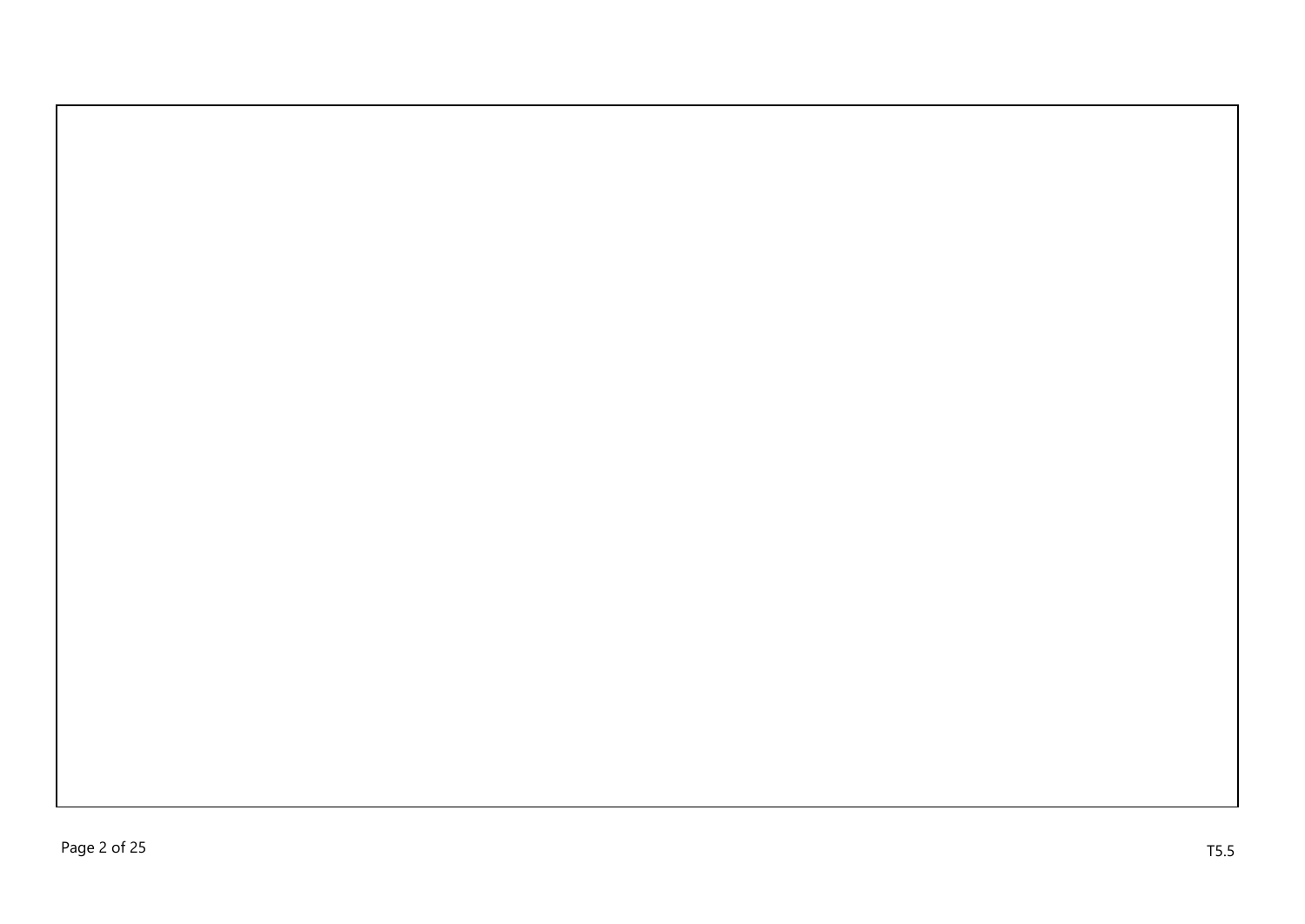| #              | Island | House Name      | Name                    | Sex | National ID | ، ه ، بر <u>م</u>                                                                                      | يترىثر                                                 |
|----------------|--------|-----------------|-------------------------|-----|-------------|--------------------------------------------------------------------------------------------------------|--------------------------------------------------------|
| Male'          |        |                 |                         |     |             |                                                                                                        |                                                        |
| 1              | Male'  | H. Baraboamaage | Aishath Shiuna          | F   | A013033     | ر ره ده د<br>ر۰ کامونگان                                                                               | مەر شەھ ھەر شورتىگر                                    |
| 2              | Male'  | H. Baraboamaage | Sabira Ibrahim          | F   | A040624     | $\begin{array}{c} 0.40000\\ 0.400000\\ \end{array}$                                                    | ەھ ئۈرۈ<br>بثوءثه                                      |
| <sub>3</sub>   | Male'  | H. Baraboamaage | Ismail Rimaah           | M   | A076833     | $\begin{array}{c} 0.90000\\ 0.900000 \end{array}$                                                      | وسنومو بروز                                            |
| $\overline{4}$ | Male'  | H. Baraboamaage | Samaah Rasheed          | M   | A149296     | $\frac{c}{c}$                                                                                          | كروه بمشوش                                             |
| $\overline{5}$ | Male'  | H. Baraboamaage | Aminath Rafa Ahmed      | F   | A335959     | ر ره ده د<br>ر• ځم <del>ر</del> ه و د                                                                  | أأروس المرور والمردور                                  |
| $\overline{6}$ | Male'  | H. Begoaniya    | Mohamed Shareef         | M   | A010874     | ر. ھۇسرىگر                                                                                             | وبروبرو ستهور                                          |
| 7              | Male'  | H. Begoaniya    | Ali Umar Ahmed          | M   | A051584     | ر. جي سرگر                                                                                             | و و و د و ده د و                                       |
| 8              | Male'  | H. Begoaniya    | Aishath Ali             | F   | A053448     | $\stackrel{0}{\mathcal{H}}\stackrel{0}{\mathcal{G}}\stackrel{0}{\mathcal{G}}\stackrel{0}{\mathcal{G}}$ | أقهر مشتوق أقدمي                                       |
| $ 9\rangle$    | Male'  | H. Begoaniya    | Aminath Niyasha Shareef | F   | A053454     | ر. چې سرگه                                                                                             | ەگەمەتە سەدىقە ئەيدۇ.<br>مەر ئىمۇ سەدىقە ئەيدۇ.        |
| 10             | Male'  | H. Begoaniya    | Aishath Nirasha Shareef | F   | A100017     | $50 - 50$                                                                                              |                                                        |
| 11             | Male'  | H. Begoaniya    | Fathimath Waheeda       | F   | A149264     | ر. ۲۵۵ سرگر                                                                                            | وَجوحَرَمَ وَرِمَّزَ                                   |
| 12             | Male'  | H. Begoaniya    | Thuththu Kamana         | F   | A149265     | $\stackrel{0}{\mathcal{M}}\stackrel{0}{\mathcal{S}}\stackrel{0}{\mathcal{O}}\cdot\mathcal{S}$          | وه ور ر ر<br>مورمونا <del>و</del> س                    |
| 13             | Male'  | H. Begoaniya    | Mariyam Ashfa Ali       | F.  | A338596     | ر. چې سرگه                                                                                             | د ه ده د ده و په د                                     |
| 14             | Male'  | H. Begoaniya    | Ahmed Samaam Shareef    | M   | A342279     | $rac{1}{2}$                                                                                            | رەر دىر ئۆرگە                                          |
| 15             | Male'  | H. Bina         | Mariyam Ali             | F.  | A101714     | ر. ھىتر                                                                                                | د وره دي                                               |
| 16             | Male'  | H. Bina         | Ahmed Azim              | M   | A138685     | ر. ھىتر                                                                                                | بر ه بر د<br>م <i>. ب</i> ر <del>د</del> تر<br>ە ئىم ئ |
| 17             | Male'  | H. Bina         | Fathimath Seema         | F   | A163197     | ر. ھىتر                                                                                                | سيرڈ<br>وحجوحهم                                        |
| 18             | Male'  | H. Bina         | Hussain Nazim           | M   | A348416     | ر.<br>مەنبە                                                                                            | ج <sub>ى</sub> سكەر بىگە<br>سگفجر ثر                   |
| 19             | Male'  | H. Bina         | Hassan Nazim            | M   | A353562     | ر.<br>مقر                                                                                              | ىز سەشر سى <i>ن</i> مۇ                                 |
| 20             | Male'  | H. Bina         | Aminath Suhuma          | F   | A353563     | ر. ھىگە                                                                                                | أثربر مرد<br>سترقر                                     |
| 21             | Male'  | H. Bokarumaage  | Haleema Fulhu           | F   | A041451     | $\begin{array}{ccc} c & o & o & \times & \times \\ c & o & \times & \times & \times \end{array}$       | پزېږي:                                                 |
| 22             | Male'  | H. Bokarumaage  | Hawwa Mahmood           | F.  | A041452     | 59918.                                                                                                 | ره د ره دد و<br>بردگر کربرگر                           |
| 23             | Male'  | H. Bokarumaage  | Mohamed Zahir Mahamood  | M   | A043370     | $\frac{c}{c}$ , $\frac{c}{c}$ , $\frac{c}{c}$                                                          |                                                        |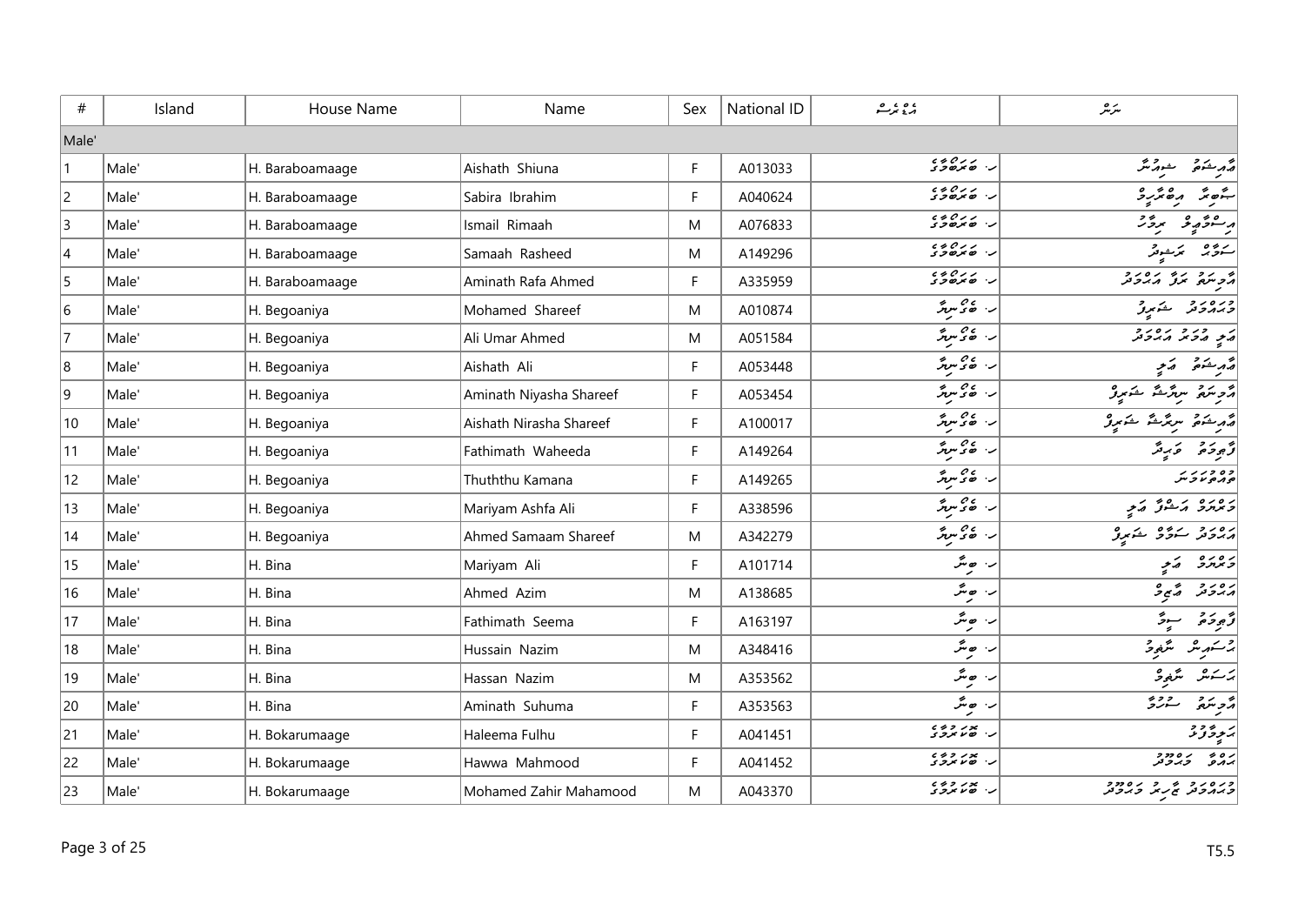| 24 | Male' | H. Bokarumaage  | Aishath Shafra Rasheed   | F         | A071659 | $\frac{c\otimes c\otimes c}{c\otimes c\otimes c\otimes c}$ | أور مشتر أو أن المحر المراشوقر                 |
|----|-------|-----------------|--------------------------|-----------|---------|------------------------------------------------------------|------------------------------------------------|
| 25 | Male' | H. Bokarumaage  | Khadeeja Mahmood Mohamed | F         | A071660 | $\frac{c}{c}$                                              | ر دره د ۱۵ وره د و<br>زېږخ ورونر ورمدونر       |
| 26 | Male' | H. Bokarumaage  | Ahmed Rifau Rasheed      | ${\sf M}$ | A071661 | 59918.                                                     | أرود و برؤاز الرشوش                            |
| 27 | Male' | H. Bokarumaage  | HASSAN FARISH RASHEED    | M         | A071672 | 59998                                                      | يَرْسَمْسُ وَّسِرِكْ سَرْجُوشْ                 |
| 28 | Male' | H. Bokarumaage  | Fathimath Naziya Abdulla | F         | A128645 | $\frac{c\otimes c\otimes c}{c\otimes c\otimes c}$          | قَرْجِرْحَمْ مُتَّبِعٍ مَنْ مَقْدَاللَّهُ      |
| 29 | Male' | H. Bokarumaage  | Ahmed Bariu Mohamed      | ${\sf M}$ | A271440 | 59998                                                      | נ סניכן מיני פניסניכן<br>גנפינג שיתון פניגבינג |
| 30 | Male' | H. Bokarumaage  | Mariyam Lubaba Mohamed   | F         | A344401 | 59998                                                      | נ סנס כשש כנסנכ<br>כמתכ בסם כנובע              |
| 31 | Male' | H. Bolsam Villa | Naeema Abdulla           | F         | A026620 | ر. ھۇسۇرمۇ                                                 | بتمدِرَّ مَصْغَرَاللَّهُ                       |
| 32 | Male' | H. Bolsam Villa | Hassan Latheef           | M         | A026880 | ر. ھۇسۇرمۇ                                                 | پرېشر <sub>م</sub> ې تو <sub>م</sub> و ژ       |
| 33 | Male' | H. Bolsam Villa | Zareena Abdulla          | F         | A060491 | ر. ھۇسۇمۇمۇ                                                | تم میںمَّر   تم <sup>9</sup> قراللّه           |
| 34 | Male' | H. Bolsam Villa | Ahmed Ahsan              | M         | A100079 | ر. ھۇسۇھ بۇ                                                | أرور والمرار مركب                              |
| 35 | Male' | H. Bolsam Villa | Shareefa Abdulla         | F         | A321652 | ر. ھۇسۇھ بۇ                                                | شەمبەتر كەھەتراللە                             |
| 36 | Male' | H. Bolsam Villa | Ismail Anoof Asim        | M         | A395748 | ر. ھۇسكۇمۇ                                                 | ر عو ده در ده و د کرده                         |
| 37 | Male' | H. Casia        | Suzain Ahmed             | F         | A037119 | ر، عنوستر                                                  | جيم په کم کره د د                              |
| 38 | Male' | H. Casia        | Hassan Aleel             | ${\sf M}$ | A042555 | ر. ئۈسىدۇ                                                  | پرستانلار اړکمونونی                            |
| 39 | Male' | H. Casia        | Mohamed Rasheed          | ${\sf M}$ | A062219 | ر. ئاسىق                                                   | ورەرو برىيوتر                                  |
| 40 | Male' | H. Casia        | Imthiyaz Ahmed           | M         | A066000 | ر به عنوانگر                                               | 0400 1010                                      |
| 41 | Male' | H. Casia        | Siyaz Ahmed              | M         | A083425 | ر. ئۇسىزگە                                                 | ده ده دو                                       |
| 42 | Male' | H. Casia        | Sazna Ahmed              | F         | A090370 | ر. ئۇسىزگە                                                 | سەچ شەر ئەرەر د                                |
| 43 | Male' | H. Casia        | lyaz Ahmed               | M         | A091945 | ر. ئاسىدۇ                                                  | پره پر د<br>لروشح                              |
| 44 | Male' | H. Casia        | Ibrahim Niyaz            | M         | A105476 | ر. " سەدگە                                                 | أرە ئۇرۇ سرگرى                                 |
| 45 | Male' | H. Casia        | Fayaz Ahmed              | M         | A123083 | ر. ئاسىقە                                                  | ا ئەم <sup>تە</sup> ر ھ<br>ەرەر                |
| 46 | Male' | H. Casia        | Fathimath Suzee          | F         | A127891 | ر. " سەدگە                                                 | قەم ئەسىم ئىسىم بىر                            |
| 47 | Male' | H. Casia        | Zahida Mohamed           | F         | A151644 | ر، عامسة محمد                                              | غریرقر دیرورو                                  |
| 48 | Male' | H. Casia        | Fathimath Suha           | F         | A151676 | ر، ممبس پیشر<br>ر                                          | و مرد<br>اقرام در م<br>ر حريح                  |
| 49 | Male' | H. Casia        | Shameema Ahmed           | F         | A216318 | ر. "ماسىدە ئە                                              | شَرِيرَة كَمَارَة مِنْ                         |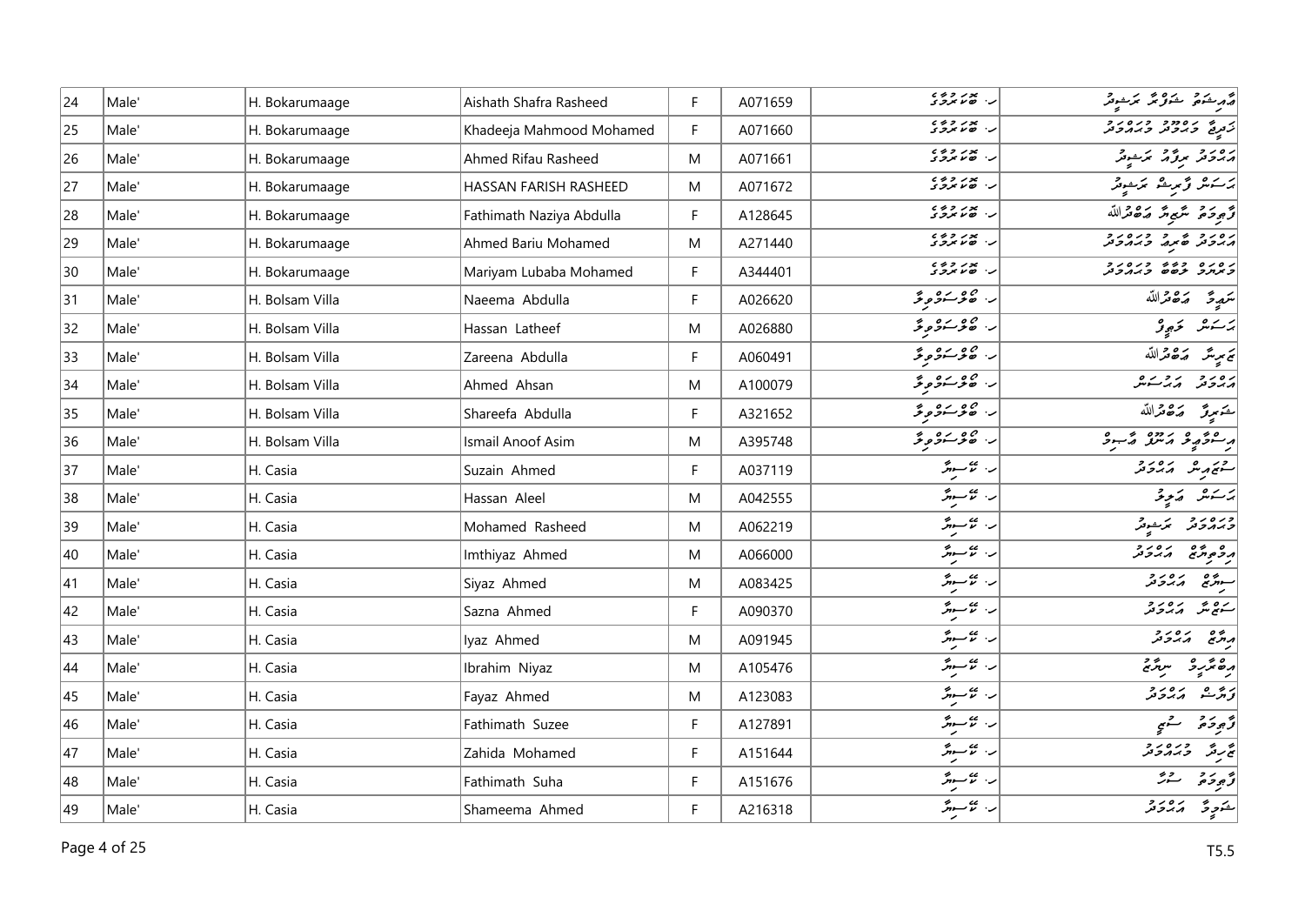| 50 | Male' | H. Casia             | Naseema Ahmed           | F           | A216321 | ر، عنوستر                                 | يترسيق - م يره مرد                                 |
|----|-------|----------------------|-------------------------|-------------|---------|-------------------------------------------|----------------------------------------------------|
| 51 | Male' | H. Casia             | Mohamed Zayan Maumoon   | M           | A336458 | ر. ئاسىدۇ                                 | כנסג כ-ג'וס ג'כדכם<br>ק'ג'וג'כ"ט, אינייט, ק'וג'כ"ט |
| 52 | Male' | H. Casia             | Ahmed Saaif             | M           | A342521 | ر. عو سودگر                               | دەرو ھەدى                                          |
| 53 | Male' | H. Casia             | Ahmed Zain Rasheed      | M           | A362768 | ر، عباسهڙ                                 | أرور و بر مر بر موسو                               |
| 54 | Male' | H. Chaaru Chaandhu   | Hawwa Abdul Kareem      | $\mathsf F$ | A032484 | ر. ، مُحْمَدُ مُحَمَّسْ مَرْمَر           | رەپ رەدەر ۋ                                        |
| 55 | Male' | H. Chaaru Chaandhu   | Raba Ismail Asif        | F           | A333571 | ر. گوگوگوگوگوگو                           | برە مەشرەپرو ئەسور                                 |
| 56 | Male' | H. Dhaganduthalhaage | Mohamed Adam            | M           | A027232 | ر کر کر دی دی.<br>ر کرک سره گرمی ک        | ورەر د درە<br><i>دىد</i> ەرىر مەر <i>و</i>         |
| 57 | Male' | H. Dhaganduthalhaage | Aminath Sujuna          | $\mathsf F$ | A027233 | ر در دره ده د<br>ر . ترد سره بوتر د       | ړ په ده ده شومتر                                   |
| 58 | Male' | H. Dhaganduthalhaage | Fathimath Ibrahim       | F           | A027234 | ر کر کر دی دی.<br>ر کری سره بحرای ی       | أزوده مقتر                                         |
| 59 | Male' | H. Dhaganduthalhaage | Aminath Zeeniya         | F           | A041083 | ر در در دره د<br>ر· ترد سره بوترد         | أأزجر سنتمر بمعج سرمر                              |
| 60 | Male' | H. Dhaganduthalhaage | Ahmed Adam              | M           | A074128 | ر کرکر سرچ کرید ہے<br>روک کرکٹ سرچ ای کرک | پەر ە<br>مەنىرى<br>پروژو                           |
| 61 | Male' | H. Dhaganduthalhaage | Aishath Adam            | F           | A132338 | ر کرکر سرچ کرید ہے<br>روک کرکٹ سرچ ای کرک | پور ہ<br>مرکزو<br>ا پژ <sub>هر مشوحه</sub>         |
| 62 | Male' | H. Dhaganduthalhaage | Ali Fulhu               | ${\sf M}$   | A147174 | ر در درده در<br>ر· ترک سره گروی           | لەردىز                                             |
| 63 | Male' | H. Dhaganduthalhaage | Hussain Mazin           | ${\sf M}$   | A167106 | ر کر کر دی دی.<br>ر کرک سره گرمی ک        | يزعتر شر ومحي ملا                                  |
| 64 | Male' | H. Dhaganduthalhaage | <b>IBRAHIM IMAD</b>     | ${\sf M}$   | A356904 | ر کر کر دی دی.<br>ر کری سره بحرای ی       |                                                    |
| 65 | Male' | H. Dhaganduthalhaage | Leela Adam Manik        | F           | A356906 | ر در درد ده<br>ر کری سره گولوی            | وقد " أن أن وتربع                                  |
| 66 | Male' | H. Dhaganduthalhaage | Yoosuf Adam             | ${\sf M}$   | A356907 | ر .<br>ر . ترک سره گونز ی                 | در مره<br>مرگسه پو<br>پور ہ<br>پر تر تر            |
| 67 | Male' | H. Emily Wood        | Mohamed Muaz            | M           | A039494 | ر. ځومو و؟                                | و د د<br>تر در س<br>و ره ر و<br><i>و بر</i> د تر   |
| 68 | Male' | H. Emily Wood        | Asad Ali                | M           | A062625 | ر. کار ده ده                              | ړه ده کمنې                                         |
| 69 | Male' | H. Emily Wood        | Aishath Leena           | $\mathsf F$ | A062631 | ر، ډوپو و،                                | اند بر شده.<br>ا                                   |
| 70 | Male' | H. Emily Wood        | Fathimath Muna          | $\mathsf F$ | A065349 | ر، کمرو وی                                | تر شر<br>و مر د<br>اقرامو خاص                      |
| 71 | Male' | H. Emily Wood        | Aminath Izumee          | F           | A066944 | ر، کمونو و؟                               | أأروسكو الرجمي                                     |
| 72 | Male' | H. Emily Wood        | Ibrahim Dawood          | ${\sf M}$   | A156894 | $\frac{1}{2}$                             | د ه تر ده دور و در در در ا                         |
| 73 | Male' | H. Emily Wood        | Makthoom Mohamed Hameed | M           | A335785 | ر. ډوپو و؟                                | ג 2000 כגם גם גם.<br>המים 3 הנוקב גם גם גם         |
| 74 | Male' | H. Emily Wood        | Maryam Eman Haidhar     | F           | A402307 | ر. ځومو و؟                                | وبرمرو إرؤيمر تهرمز                                |
| 75 | Male' | H. Fehifashuvi Aage  | Aishath Jaleel          | F           | A079798 | ر كۆرۈگرۈپەتى                             | أقهر شكاح المحافي                                  |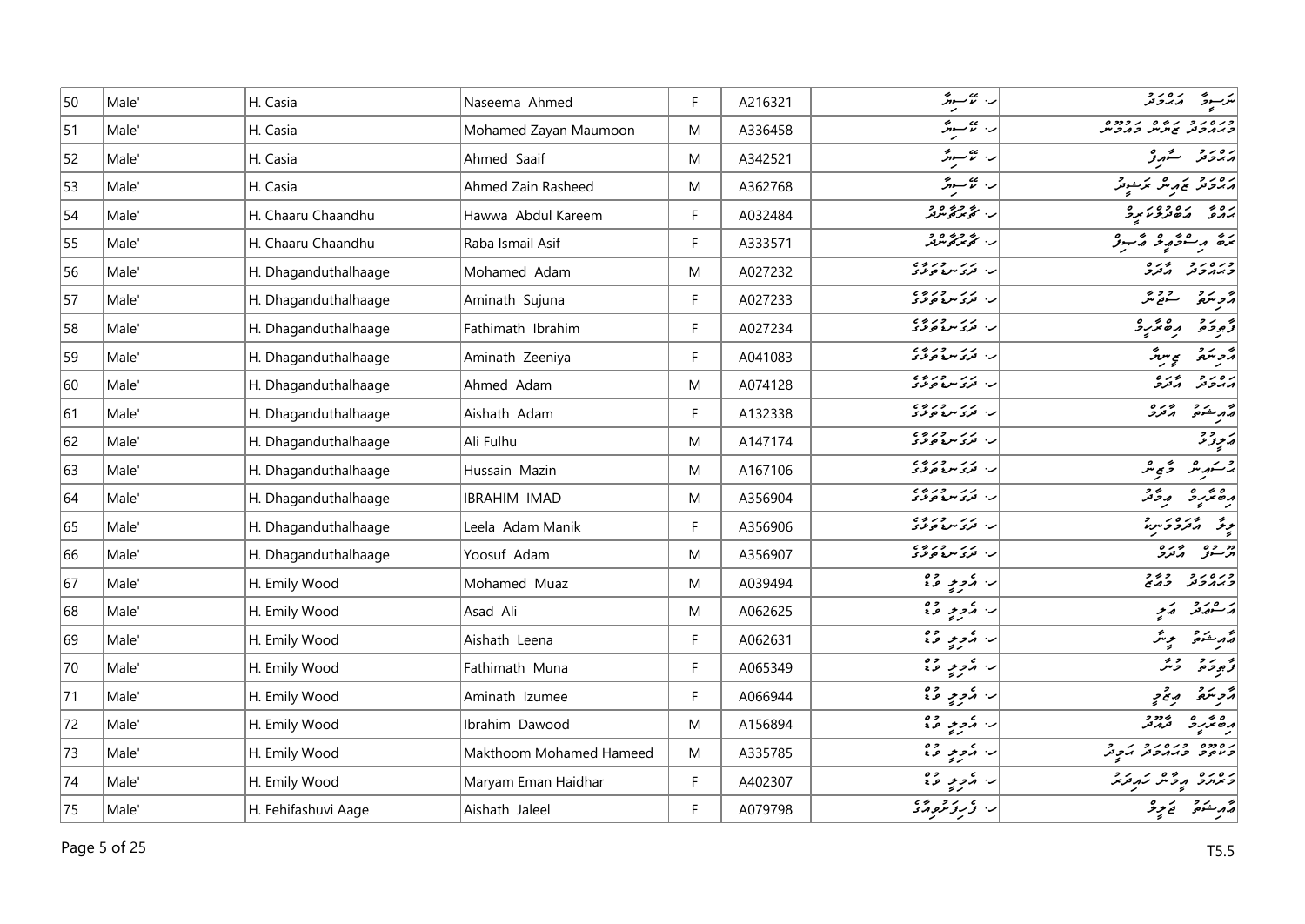| 76  | Male' | H. Fehifashuvi Aage | Fathimath Zeeniya        | F         | A215732 | ر کورکوکرو د کا                       | قَهْ وَجَعْرَ مَمْ مِسْرَدٌ                                                                          |
|-----|-------|---------------------|--------------------------|-----------|---------|---------------------------------------|------------------------------------------------------------------------------------------------------|
| 77  | Male' | H. Fehifashuvi Aage | Ibrahim Ijlaal Jaleel    | M         | A366072 | ر . تۇرتەترە پەيج                     | ە ئەرە بەق ئۇ قام ئالىرى بار ئالىرى كەن ئالىرى ئالىرى ئالىرى ئالىرى ئالىرى كەن ئالىرى كەن ئالىرى ئال |
| 78  | Male' | H. Fehifashuvi Aage | Aminath Shaniha Jaleel   | F         | A366073 | ~ ۇرۇنزە قرق                          | أأوسكم المشرك فالمحيث                                                                                |
| 79  | Male' | H. Fehifashuvige    | Suzuna Ahmed             | F         | A031941 | ر. ۋرۇنروڭ                            | ج ج ش م بره بر و                                                                                     |
| 80  | Male' | H. Fehifashuvige    | Abdul Razzaq Abdul Bagir | ${\sf M}$ | A031942 | ر. ۇرۇنرو ئ                           | ג 2000 שם ה 2000 כ<br>הסנג הג ה 2000 הסנג ה                                                          |
| 81  | Male' | H. Fehifashuvige    | Ahmed Shareef            | M         | A032478 | ر . ۇرۇترەپچ                          | دەر د شەمرىژ                                                                                         |
| 82  | Male' | H. Fehifashuvige    | Ali Rifath               | ${\sf M}$ | A069822 | ر . ۇرۇشرە                            | أربح بروره                                                                                           |
| 83  | Male' | H. Fehifashuvige    | Mariyam Shuhurath        | F         | A069953 | ر . ۇرۇترەپچ                          | ر ه ر ه<br><del>ر</del> بربر ژ<br>و و ر د<br>شور بود <sub>ه</sub>                                    |
| 84  | Male' | H. Fehifashuvige    | FATHIMATH SHABA          | F         | A074892 | ر . ۇرۇتروتۇ                          | ا تو پر چه د<br>شذة                                                                                  |
| 85  | Male' | H. Fehifashuvige    | AMINATH SHUBA            | F         | A088554 | ر . ۇرۇشرە ؟                          | أزجر شروع والمشرورة                                                                                  |
| 86  | Male' | H. Fehifashuvige    | Aishath Shiba Ruhshan    | F         | A161014 | ر. ۇرۇنرو ئ                           | ۇرىشەم بىرە دەپ بۇر                                                                                  |
| 87  | Male' | H. Fehivaa          | Shazna Mohamed           | F         | A025180 | ر، ڈرڈ                                | شەھ شەھ دەر د                                                                                        |
| 88  | Male' | H. Fehivaa          | Mohamed Shiyaah          | ${\sf M}$ | A337038 | ر . ڈروٌ                              | وره رو در دو.<br>د بر بروتر شورگر                                                                    |
| 89  | Male' | H. Fehivaa          | Ahmed Shiraau            | M         | A337039 | ر، ڈرڈ                                | ره ر و در و د<br>(پرسرتر مشویزی                                                                      |
| 90  | Male' | H. Feyrumaage       | Ali Sabah                | ${\sf M}$ | A025651 | ر، بی وی با<br>ر، نخ مرو ب            | $282 + 28$                                                                                           |
| 91  | Male' | H. Feyrumaage       | Aishath Sharmeela Hassan | F         | A051538 | ر، در و در د<br>ر۰ تو بوری            | ۇرىئو ئورۇپۇ باش                                                                                     |
| 92  | Male' | H. Feyrumaage       | Mariyam Sunana           | F         | A051542 | ر، بروه بر<br>ر، تو برو د             | رەرە ئەرە                                                                                            |
| 93  | Male' | H. Feyrumaage       | Mohamed Mujah            | M         | A093320 | ر به و و به<br>ر · تخ مورد و          | وره رو وده<br><i>وب</i> ه وتوبر                                                                      |
| 94  | Male' | H. Feyrumaage       | Layaan Adam              | F         | A161011 | ر، در و در د<br>ر. تو بور و د         | تروم وره                                                                                             |
| 95  | Male' | H. Feyrumaage       | ZAINAB MOHAMED MUJAH     | F         | A343029 | ر به وه و<br>ر کو مرو و               | د مره در در د وده<br>په مره د بر د در د ول                                                           |
| 96  | Male' | H. Feyrumaage       | Naavy Mohamed            | M         | A350099 | ر ، ء و ه ء<br>ر · تو بوری            | شمع وبره د و                                                                                         |
| 97  | Male' | H. Fiyares          | Nusaiba Farouk Hassan    | F         | A001019 | ر، پوهرتگر شه                         | برسكرة ومعزوج برسكس                                                                                  |
| 98  | Male' | H. Fiyares          | Fathimath Afra           | F         | A042182 | <sub>س</sub> . پ <sub>ر</sub> پر ټر گ | و ده ده پ                                                                                            |
| 99  | Male' | H. Giulhilaashige   | Ahmed Fayaz              | M         | A007887 | ر ، پرېږموگرنگه                       | أبرور و روه                                                                                          |
| 100 | Male' | H. Giulhilaashige   | Aminath Luisha           | F         | A007890 | ر. بەر ئوقرىرى                        | أأزجر ستراكح ومراجح                                                                                  |
| 101 | Male' | H. Giulhilaashige   | Fareeda Yoosuf           | F         | A033330 | ر ، پرېږموگرونکا                      | ا توپېژگر ده د ده کل                                                                                 |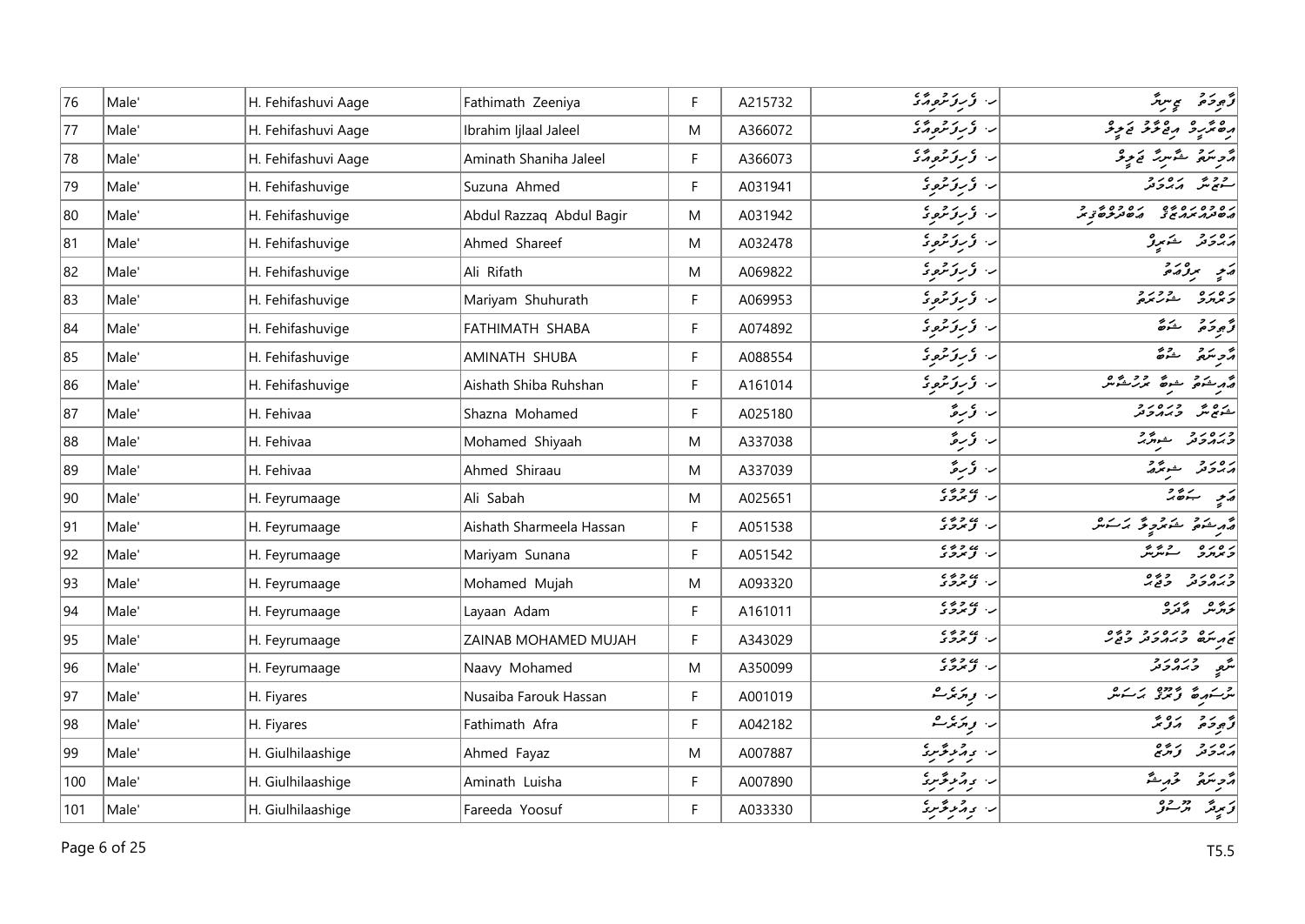| 102 | Male' | H. Giulhilaashige   | Hassan Ayaz                        | M  | A045045 | ر ، پرېژبوتوتوتو                           | يرسكاش الدائر شر                                  |
|-----|-------|---------------------|------------------------------------|----|---------|--------------------------------------------|---------------------------------------------------|
| 103 | Male' | H. Giulhilaashige   | Mohamed Imthiyaz                   | M  | A047547 | ر ، <sub>تو</sub> ړنو تورو                 | כנסנכ סיפים<br>בגתכת <mark>תכ</mark> פת <u>א</u>  |
| 104 | Male' | H. Giulhilaashige   | Ali Imon Imthiyaz                  | M  | A112233 | ر ، <sub>تە</sub> رتموقرىرى<br>كەنزىر      | ړنو په پرځنګر ټروگورگو                            |
| 105 | Male' | H. Gulhazaarumaage  | Shadiya Adam                       | F  | A051517 | وه د به وي ء<br>ر• ک محرمتی بود ک          | پور ہ<br>مرکز ژ<br>احتذورتر                       |
| 106 | Male' | H. Gulhazaarumaage  | Shifaza Hussain                    | F  | A067971 | وه د بر و د ء<br>ر۰ ک مخرس تنم مرحر ی      | جوڙيج پڙڪريش                                      |
| 107 | Male' | H. Gulhazaarumaage  | Arifa Abdul Qadir                  | F. | A067972 | وه د بر و د ء<br>ر۰ ک محرم تم تنزحر ی      | ر ٥ ٥ ٥ ٥ ٠<br>پرڪ تر ويج تر بر<br>پر<br>پر سر تر |
| 108 | Male' | H. Gulhazaarumaage  | Mariyam Raaima Ismail              | F  | A102874 | وه د به وي د<br>ر۰ ک بورنځ بوچ ی           | במתכ מוכל וגיילות ב                               |
| 109 | Male' | H. Hameedhee Manzil | Hussain Hameed                     | M  | A071092 |                                            | يز ستهر شه السيو پر په مختلف                      |
| 110 | Male' | H. Hameedhee Manzil | Aishath Dhimna                     | F  | A081655 | ر. ټروپروکري و                             | ړُ د شَوَ د درو سَر                               |
| 111 | Male' | H. Hameedhee Manzil | Hassan Hameedh                     | M  | A091988 | ر، ټروپروگرې و                             | پرستمبر  پر چر                                    |
| 112 | Male' | H. Hameedhee Manzil | Mariyam Shiuna Hameed              | F  | A306393 | ر . ئەدىرەكسى ۋ                            | دەرە ھەر ئىچە                                     |
| 113 | Male' | H. Hameedhee Manzil | Ahmed Faisal                       | M  | A321750 | ر. ئەۋەردىگىي ۋ                            | برەرد ۋەبىكى                                      |
| 114 | Male' | H. Handhuvareema    | <b>Ubaid Areef</b>                 | M  | A080722 | ر، ئەسترۇپرۇ                               | ה לה ה תו                                         |
| 115 | Male' | H. Handhuvareema    | Umaima Areef                       | F. | A080737 | ر. كەس گەنجەنى                             | لرئزمر<br>ە ئىبرى                                 |
| 116 | Male' | H. Handhuvarudheyge | Ali Naaz                           | M  | A054421 | ر . ک سرچرو پر وي ،<br>ر . ک سرچرو بوچری   | سرچ<br>لهزمج                                      |
| 117 | Male' | H. Handhuvarudheyge | Aishath Mehery                     | F  | A057777 | ر . ک سربر و در و د .<br>ر . ک سربرو مربرد | ورممير<br>و مر شو د<br>مر                         |
| 118 | Male' | H. Handhuvarudheyge | Jihan Shareef                      | F  | A067317 |                                            | ت <sub>و</sub> رٌ شَرَ پِرُ وَ                    |
| 119 | Male' | H. Handhuvarudheyge | Nihan Shareef                      | F. | A123456 | ر . ک سرچرو پر وي ،<br>ر . ک سرچرو بوچری   | سررتمىثر<br>ىشەمىرۇ                               |
| 120 | Male' | H. Handhuvarudheyge | Rassam Shareef                     | M  | A285008 | ر . که سرچر وي ،<br>ر . که سرچر بو جرچر ي  | ر ه په ه<br>برد شو<br>شەمرىر                      |
| 121 | Male' | H. Handhuvarudheyge | MARYAM YUNAL SHAFEEQ               | F  | A334184 | ر . ک سرچرو پر وي ،<br>ر . ک سرچرو بوچری   | رەرە دېرو شرړ                                     |
| 122 | Male' | H. Handhuvarudheyge | Mohamed Navin Nazim                | M  | A371685 | ر . ک سربر و در و د<br>ر . ک سربرو مربرد   | ورەرو برەپر سەرى                                  |
| 123 | Male' | H. Hirafusge        | Shakeela Ibrahim Didi              | F  | A043919 | ر. رېزۇرقىمۇ                               | شكېر ئۇ بەھ ئۈر ئەربىر                            |
| 124 | Male' | H. Hirafusge        | Haseena Ismail                     | F. | A047900 | ر، رېزۇشى                                  | ىزىسىتر بەستۇپچ                                   |
| 125 | Male' | H. Hirafusge        | Fathimath Rukhsana Ibrahim<br>Didi | F  | A052597 | ار. رېزۇرغۇ                                |                                                   |
| 126 | Male' | H. Hirafusge        | Amjad Ibrahim Didi                 | M  | A062684 | ار. رېمرو <u>مونه</u>                      | رەرر رەپرىۋىرىر                                   |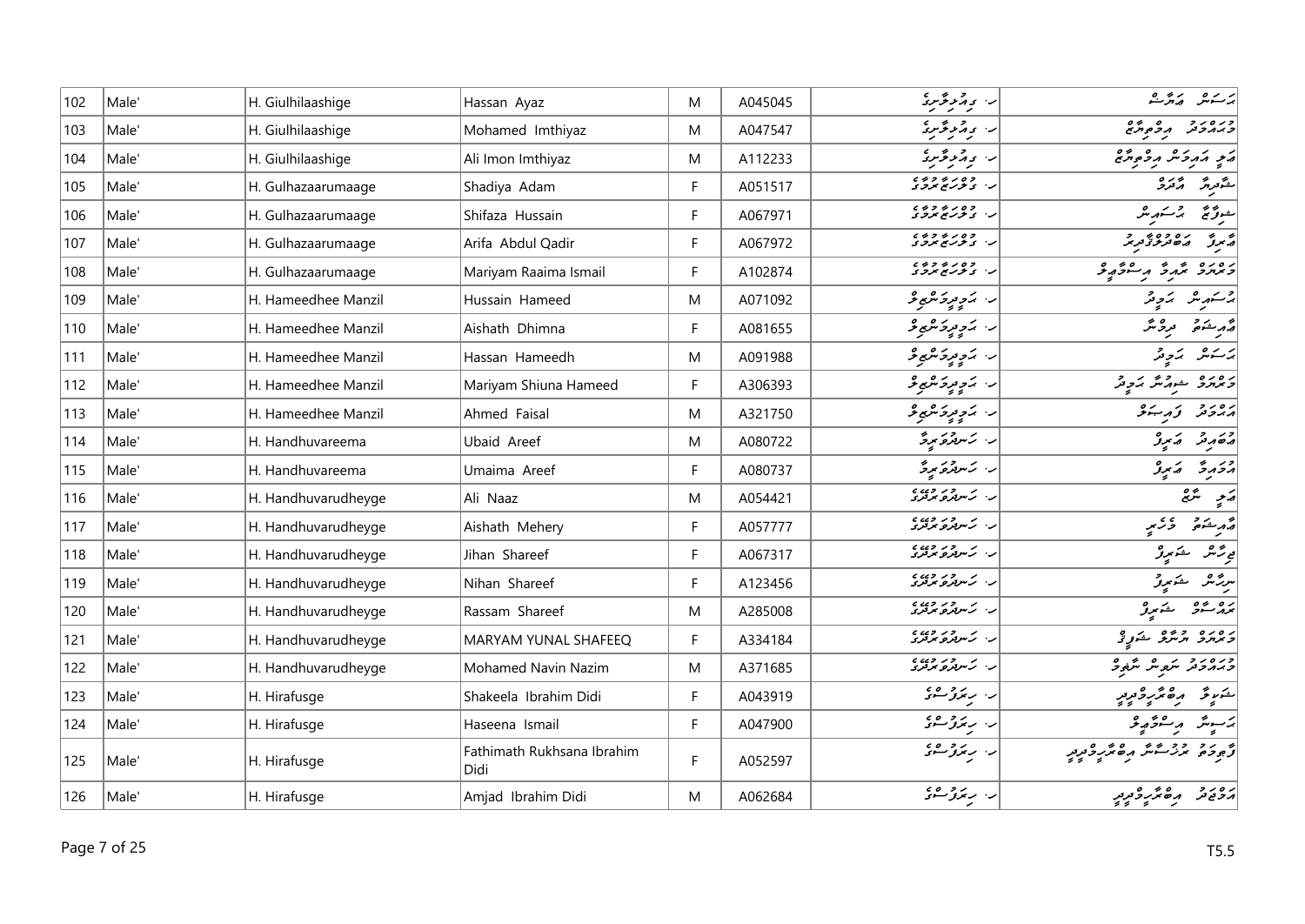| 127 | Male' | H. Hirafusge      | MARIYAM WALAAU               | F           | A351431 | لەر سەرقەمىي<br>—                    | ر ه ر ه<br>ىرىچە                                                                                                                                                                                                                    |
|-----|-------|-------------------|------------------------------|-------------|---------|--------------------------------------|-------------------------------------------------------------------------------------------------------------------------------------------------------------------------------------------------------------------------------------|
| 128 | Male' | H. Hirafusge      | Mohamed Wishan               | M           | A351432 | ر. رىزۇشۇ                            | ە پەشەنگە<br>و ره ر و<br><i>د ب</i> رگرفر                                                                                                                                                                                           |
| 129 | Male' | H. Hudhufiya      | Ismail Farooq                | M           | A051682 | ر. رژو در                            | یر دو ہ<br>تر محرکی<br>ىر سىز ئەر بىر<br>س                                                                                                                                                                                          |
| 130 | Male' | H. Hudhufiya      | Aishath Ali                  | F           | A071247 | ر. رژو و تر                          | وكرمشتموا وكمج                                                                                                                                                                                                                      |
| 131 | Male' | H. Hudhufiya      | Aminath Shakir               | F           | A082939 | ر. ژنژو پژ                           | ڪ موسمه<br>م<br>پ <sup>و</sup> پر سرچ                                                                                                                                                                                               |
| 132 | Male' | H. Hudhufiya      | Mariyam Shakir               | F           | A093322 | ر. رژو و تر                          | وبروره<br>شەرىر                                                                                                                                                                                                                     |
| 133 | Male' | H. Hudhufiya      | Fathimath Ali                | F           | A093323 | ر. ژوگرو کر                          | وٌودَهُ مَی                                                                                                                                                                                                                         |
| 134 | Male' | H. Hudhufiya      | Hussain Shakir               | M           | A121196 | ر. رژو و تر                          | رىسكىرىش ئىش <i>رىر</i><br>مەسكىرىش                                                                                                                                                                                                 |
| 135 | Male' | H. Hudhufiya      | Liyusha Shakir               | F           | A384701 | ر. رژوپوټر                           | أحرار مشارعهم                                                                                                                                                                                                                       |
| 136 | Male' | H. Humaira Manzil | Jaufar Sodig                 | M           | A022423 | ر. روز رو د شهر                      | ر ور و شور و                                                                                                                                                                                                                        |
| 137 | Male' | H. Humaira Manzil | Mohamed Savaad Jaufar        | M           | A269771 | ر. رژوړنگر ژنگرېو و                  | ورەر د پر دور د در د<br>تربر برتر برتر توپر تو                                                                                                                                                                                      |
| 138 | Male' | H. Husmaa         | Moosa Gasim                  | M           | A026829 | ر. ژے پی                             | رم مي سي من المحمد التي تعليم التي تعليم التي تعليم التي تعليم التي تعليم التي تعليم التي تعليم التي<br>مناسب التي تعليم التي تعليم التي تعليم التي تعليم التي تعليم التي تعليم التي تعليم التي تعليم التي تعليم التي<br>التي تعليم |
| 139 | Male' | H. Ilolhi         | Ali Shameem Ibrahim          | M           | A001701 | ر به محرمه<br>ر                      | ړې شوږو ره پر د                                                                                                                                                                                                                     |
| 140 | Male' | H. Ilolhi         | Hassan Naushad Abdhul Kareem | M           | A063421 | ر، مەيچى                             |                                                                                                                                                                                                                                     |
| 141 | Male' | H. Ilolhi         | Aishath Nashwa               | $\mathsf F$ | A253120 | ر، مەيخو                             | أقهر مشكاة المستركية ومحمد                                                                                                                                                                                                          |
| 142 | Male' | H. Jointer        | Aminath Shamha               | F           | A115720 | ر بيور هو عد                         | أأوسكم المشور                                                                                                                                                                                                                       |
| 143 | Male' | H. Jointer        | Mohamed Samih                | M           | A115750 | ر، قيم مرهومبر                       | ورەرو گور                                                                                                                                                                                                                           |
| 144 | Male' | H. Jointer        | Mohamed Simah                | M           | A132007 | ر، قيم پر سرڪا سر                    |                                                                                                                                                                                                                                     |
| 145 | Male' | H. Jointer        | Fathimath Sumeyha            | F           | A166715 | ر، قم مرهوج مر                       | أوجوحه سنخدج                                                                                                                                                                                                                        |
| 146 | Male' | H. Jointer        | Hussain Samooh               | M           | A166716 | ر، قم پر سرچ سر                      | ج ڪهريش سوچري<br>پرڪسمبر                                                                                                                                                                                                            |
| 147 | Male' | H. Kafurutholhige | Ahmed Zenith                 | M           | A041313 | ر . گوتر پر دي.<br>ر . گوتر پرچ      |                                                                                                                                                                                                                                     |
| 148 | Male' | H. Kafurutholhige | Haleemath Abdul Rahman       | F           | A044718 | ر . گوتر چور ،<br>ر . گوتر چور ،     |                                                                                                                                                                                                                                     |
| 149 | Male' | H. Kafurutholhige | Ismail Fulhu                 | M           | A044731 | ر . گوتر پر دي.<br>ر . گوتر پر پر دي | ىر شۇ ئەم قرىر قر                                                                                                                                                                                                                   |
| 150 | Male' | H. Kafurutholhige | Mohamed Zenith               | M           | A067261 | ر . گوتر چور ،<br>ر . گوتر چونو ،    |                                                                                                                                                                                                                                     |
| 151 | Male' | H. Kafurutholhige | Ali Amyn                     | M           | A146632 | ر د د د د د ،<br>ر . ما تو بره د د   | أريح أركم ويثر                                                                                                                                                                                                                      |
| 152 | Male' | H. Kafurutholhige | Mohamed Yaameen              | M           | A157778 | ر، نوو ويو ،<br>ر، نوو برج د ي       | ورەرو پەر                                                                                                                                                                                                                           |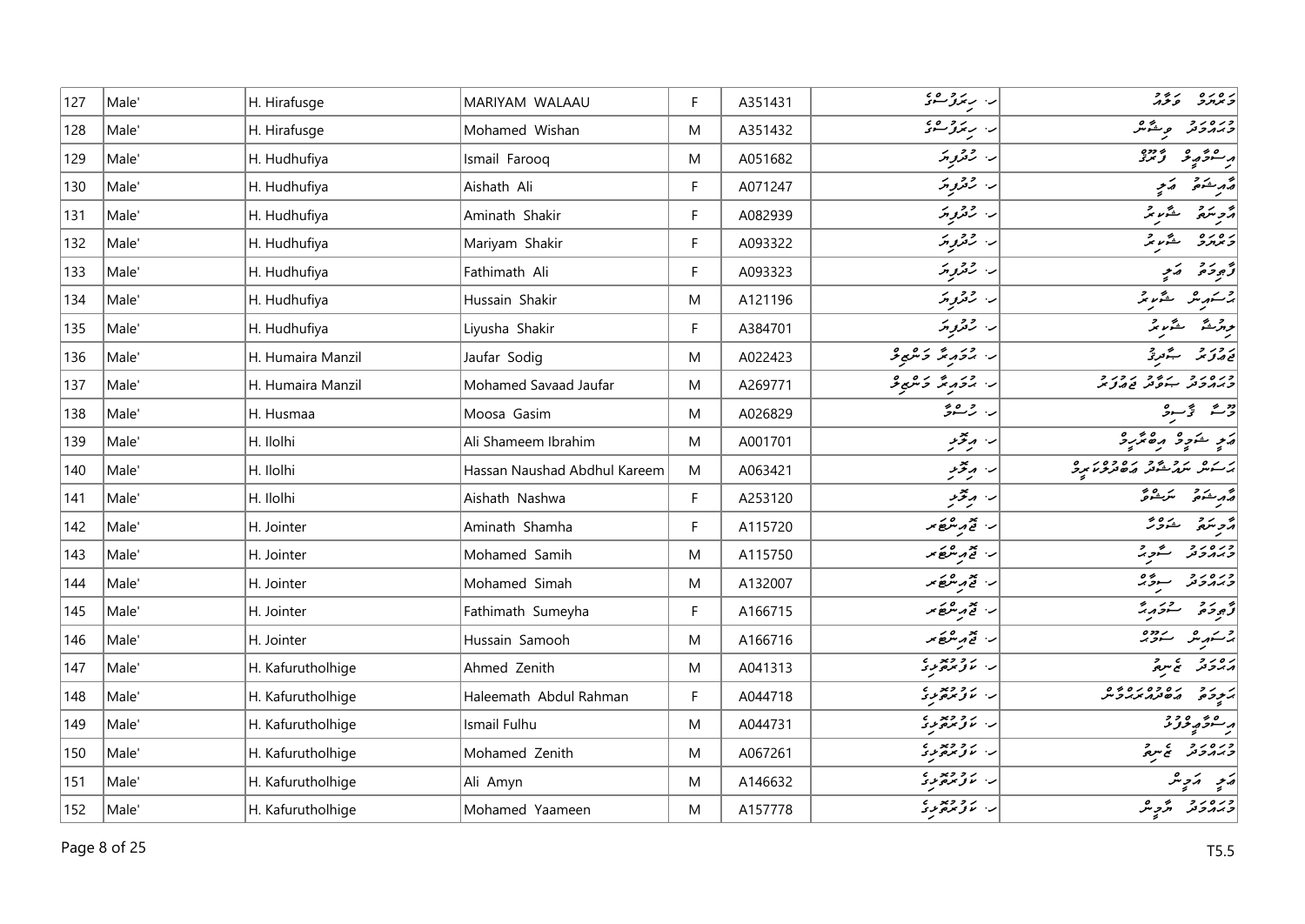| 153 | Male' | H. Kafurutholhige | MOHAMED BASITH               | M         | A344563 | ر . نو ويو<br>ر . نو ترج تر .                    | وره دو ځه                                                  |
|-----|-------|-------------------|------------------------------|-----------|---------|--------------------------------------------------|------------------------------------------------------------|
| 154 | Male' | H. Kafurutholhige | Shamhan Ahmed Zenith         | M         | A351925 | ر، نوو د بره<br>ر، نوو بره د د                   | ده وه د و د و د و                                          |
| 155 | Male' | H. Kudagiri       | Fathimath Rasheeda           | F         | A069375 | ل عمومي                                          | أرتموخا متمشوش                                             |
| 156 | Male' | H. Kudagiri       | Naeem Mohamed                | M         | A104176 | سر ځمنۍ مير                                      | سمدة ورودور                                                |
| 157 | Male' | H. Kudagiri       | Ismail Hamdhoon Naeem        | M         | A132436 | <br> س عمعی میں                                  | ر صۇرى بەدىرى ئىرە                                         |
| 158 | Male' | H. Kudagiri       | Mohamed Rayyan Naeem         | M         | A369846 | اس مع کا محاملہ                                  | כנסגב גם זב הם<br>בההכת ההחית יתהב                         |
| 159 | Male' | H. Lantan         | Mohamed Nazeer               | M         | A033923 | ر، ئۇشھۇش                                        | ورەرو شۆر                                                  |
| 160 | Male' | H. Lantan         | Muaz Abdul Majeed            | ${\sf M}$ | A036280 | ر. ئۇشۇش                                         | و د و ده وه د د و<br>د وړنځ د پره ترڅرکو تر                |
| 161 | Male' | H. Lantan         | <b>Bassam Mohamed Nazeer</b> | M         | A146162 | ر. ئۇشۇش                                         | ره دو دره دو مکرم <sup>5</sup>                             |
| 162 | Male' | H. Lark           | Mohamed Haleem               | M         | A051760 | ر . مۇيرى                                        | دره رو در بر د                                             |
| 163 | Male' | H. Lark           | Ibrahim Haleem               | M         | A051761 | ر . مۇيرى                                        | أرە ئۆر ئىسى ئىسى                                          |
| 164 | Male' | H. Lucky Shade    | Mohamed Arham                | M         | A167114 | ر. نۇرىقق                                        | כנסנכ נבנס                                                 |
| 165 | Male' | H. Lucky Shade 2  | Ahmed Shamoon                | M         | A123168 | $2 \frac{94}{100}$ $\frac{1}{20}$                | ره رو در ده ده و.<br>م.رو تر شو <i>وم</i> س                |
| 166 | Male' | H. Lucky Shade 2  | Mohamed Shian                | M         | A123169 | $2\,$ $\frac{94}{7}$ $\frac{1}{2}$ $\cdot$       | وره رو ده وه<br><i>د بر بر</i> ونر شوړ <i>نگر</i>          |
| 167 | Male' | H. Lucky Shade 2  | Aminath Sifna                | F         | A335261 | $2\,$ $2\,$ $\frac{64}{3}$ $\frac{1}{2}$ $\cdot$ | ړ ده سورنگر                                                |
| 168 | Male' | H. Luxury Home    | Ahmed Ziyad Ibrahim          | M         | A003336 | ر . نۇرىج بېرىرى                                 | גפנג <sub>מ</sub> אבר גם הקב                               |
| 169 | Male' | H. Luxury Home    | Fathimath Zulfa Ibrahim      | F         | A022699 | ر٠ ځوی پرر ده                                    | و محمد الله معاني                                          |
| 170 | Male' | H. Luxury Home    | Aishath Sanoona Ahmed        | F.        | A022711 | ر . نۇرىج بېرىرى                                 |                                                            |
| 171 | Male' | H. Luxury Home    | Naseema Ibrahim              | F         | A037434 | ر ده د مره و                                     |                                                            |
| 172 | Male' | H. Luxury Home    | Abdulla Sanoon Ahmed         | M         | A038684 | ر . نۇرىج بېررىۋ                                 | رە قراللە كەردە رەرد                                       |
| 173 | Male' | H. Luxury Home    | Mohamed Shamoon Ahmed        | M         | A039034 | ر. بروبر پرو                                     | ورەر د پردوه پرەپرو<br><i>چىنم</i> وتر شو <i>چ</i> س مەرقر |
| 174 | Male' | H. Luxury Home    | Nahida                       | F.        | A054116 | ر وه د مره و                                     | ىترىرىتر                                                   |
| 175 | Male' | H. Luxury Home    | Shaheen                      | F         | A054118 | ر . نۇرىج بېررىۋ                                 | ے<br>خوبے                                                  |
| 176 | Male' | H. Luxury Home    | Mohamed Ibrahim              | M         | A071857 | ر . ځه نو نړ چور د                               | و ره ر و<br>  <i>و بر</i> پر و تر<br>ەر ھەتئرىر ۋ          |
| 177 | Male' | H. Luxury Home    | Mariyam Shahula              | F.        | A092307 | ر . نۇرىج ئېرىر 29                               | ر ه ر ه<br><del>و</del> بربر و<br>ستذرقر                   |
| 178 | Male' | H. Luxury Home    | Mohamed Shamy                | M         | A096391 | ر . نۇرىج بېرىرى                                 | ورەر دېگر                                                  |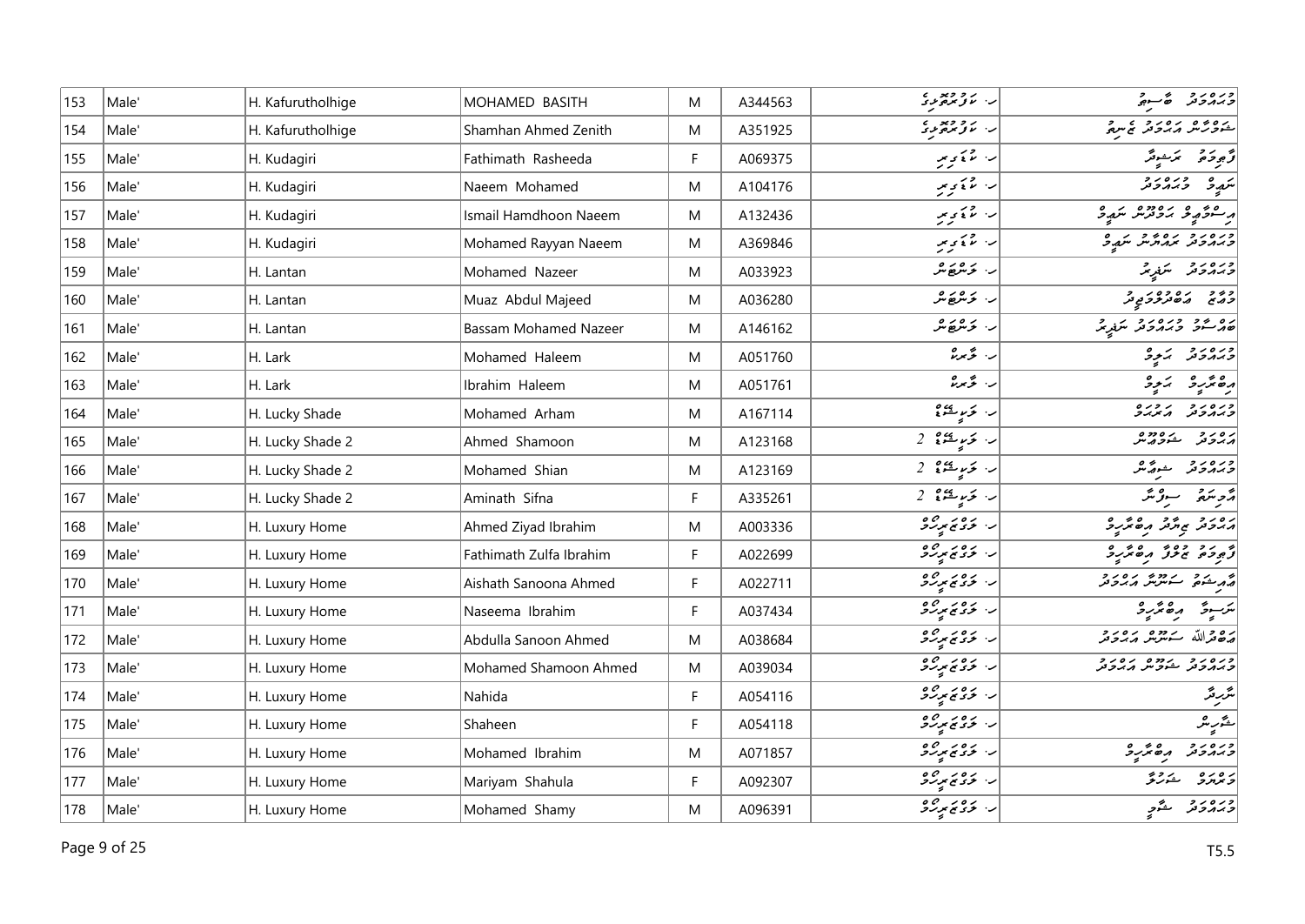| 179 | Male' | H. Luxury Home     | Aishath Shifza            | F           | A132095 | ر . نۇرىج بېرگەۋ            | محمد شوی شورخی<br>محمد شوی                                                                                         |
|-----|-------|--------------------|---------------------------|-------------|---------|-----------------------------|--------------------------------------------------------------------------------------------------------------------|
| 180 | Male' | H. Luxury Home     | Reehan Mohamed            | M           | A138656 | ر .  ئۇي ئەيررى             | برشش ورەرد                                                                                                         |
| 181 | Male' | H. Luxury Home     | Seema Mohamed             | $\mathsf F$ | A141494 | ر بەدە <i>بەدە</i>          | ب دره دره<br>به در در                                                                                              |
| 182 | Male' | H. Luxury Home     | Ahmed Mohamed             | M           | A153260 | ر . نۇرىج بېررى             | ג סגב בג סגב<br>הגב <i>עד בג</i> הב ב                                                                              |
| 183 | Male' | H. Luxury Home     | Shazna Mohamed            | F           | A309243 | ر. زه ر مړه و               | شەر ئەرەر ئە                                                                                                       |
| 184 | Male' | H. Luxury View     | Ali Zaneen Ibrahim        | M           | A009712 | ر زود نامر در               | ړنې پرسر ره پر د                                                                                                   |
| 185 | Male' | H. Luxury View     | Aishath Azeefa            | F.          | A025085 | ر نۇرىم بر ق                | و د شرح در کار دیگر دیگر<br>مرکز در سال مرکز در کار کرده در کار در کار کرده کرده برای کرده کرده کرده کرده کرده کرد |
| 186 | Male' | H. Luxury View     | Ismail Razeen             | M           | A034745 | ر کوئ تم پر واژ             | ر شۇرچى ئىي ش                                                                                                      |
| 187 | Male' | H. Maa-ali         | <b>Ahmed Athif Saleem</b> | M           | A048690 | ر. دېمبر                    |                                                                                                                    |
| 188 | Male' | H. Maa-ali         | Izka Aishath Saleem       | F           | A337289 | ر. دېمبر                    | رجء مەرىشى سىرو                                                                                                    |
| 189 | Male' | H. Maafiya         | Ziyada Ibrahim            | F           | A012444 | .<br>ا <sup>ر،</sup> قرورگر | پروگر دەنگەر 3                                                                                                     |
| 190 | Male' | H. Maafiya         | Abdulla Munaz             | M           | A026970 | ر. د گرور                   | مَصْعَرَاللّه وَسَرَج                                                                                              |
| 191 | Male' | H. Maafiya         | Muna Ibrahim              | F           | A045745 | ر، دُّوِيزَ                 | ديمه رەمۇرد                                                                                                        |
| 192 | Male' | H. Maafiya         | Ibrahim Mohamed           | M           | A049123 | ر. د څو پر                  | موه و دره در د                                                                                                     |
| 193 | Male' | H. Maafiya         | Ismail Shihan             | M           | A076435 | ر. د گرور                   | أراعتم وعراقه                                                                                                      |
| 194 | Male' | H. Maafiya         | Ahmed Shan                | M           | A077844 | ر. د څو پر                  | رەرر ئەر                                                                                                           |
| 195 | Male' | H. Maafiya         | Fazna Ibrahim             | F           | A112779 | ر. د گرور                   | وتحتر مقترره                                                                                                       |
| 196 | Male' | H. Maafiya         | Ali Azzam                 | M           | A123687 | ر. گەرىگە                   | 55.22                                                                                                              |
| 197 | Male' | H. Maafolhey Villa | Mohamed Amir              | M           | A010123 | ر په دوده و                 | בגםגב בבב                                                                                                          |
| 198 | Male' | H. Maafolhey Villa | Ahmed Adil Yahya          | M           | A022794 | ر پېړۍ وگړ                  | גם גב הצקב המת                                                                                                     |
| 199 | Male' | H. Maafolhey Villa | Aminath Siyana            | F           | A022795 | ر. په پيمه په پخ            | ۇچەسىرە سىزىتر                                                                                                     |
| 200 | Male' | H. Maafolhey Villa | Aishath Shafau Yahya      | $\mathsf F$ | A049473 | ر په پېړۍ وگ                |                                                                                                                    |
| 201 | Male' | H. Miya            | Fathimath Thahmeena       | F           | A061938 | ر. ویژ                      | أقهوخهم وتحاجيش                                                                                                    |
| 202 | Male' | H. Miya            | Shawfa Waseem             | F           | A150074 | ر، ویژ                      | أختفرق أتأريدهم                                                                                                    |
| 203 | Male' | H. Miya            | Shahfaan Waseem           | M           | A150078 | ر، ویژ                      | لەرەپ ئەسور                                                                                                        |
| 204 | Male' | H. Miya            | Elaf Najeeb               | F           | A342516 | ر، ویژ                      | أرِ قُرْ أَمْسِي فَهِ أَ                                                                                           |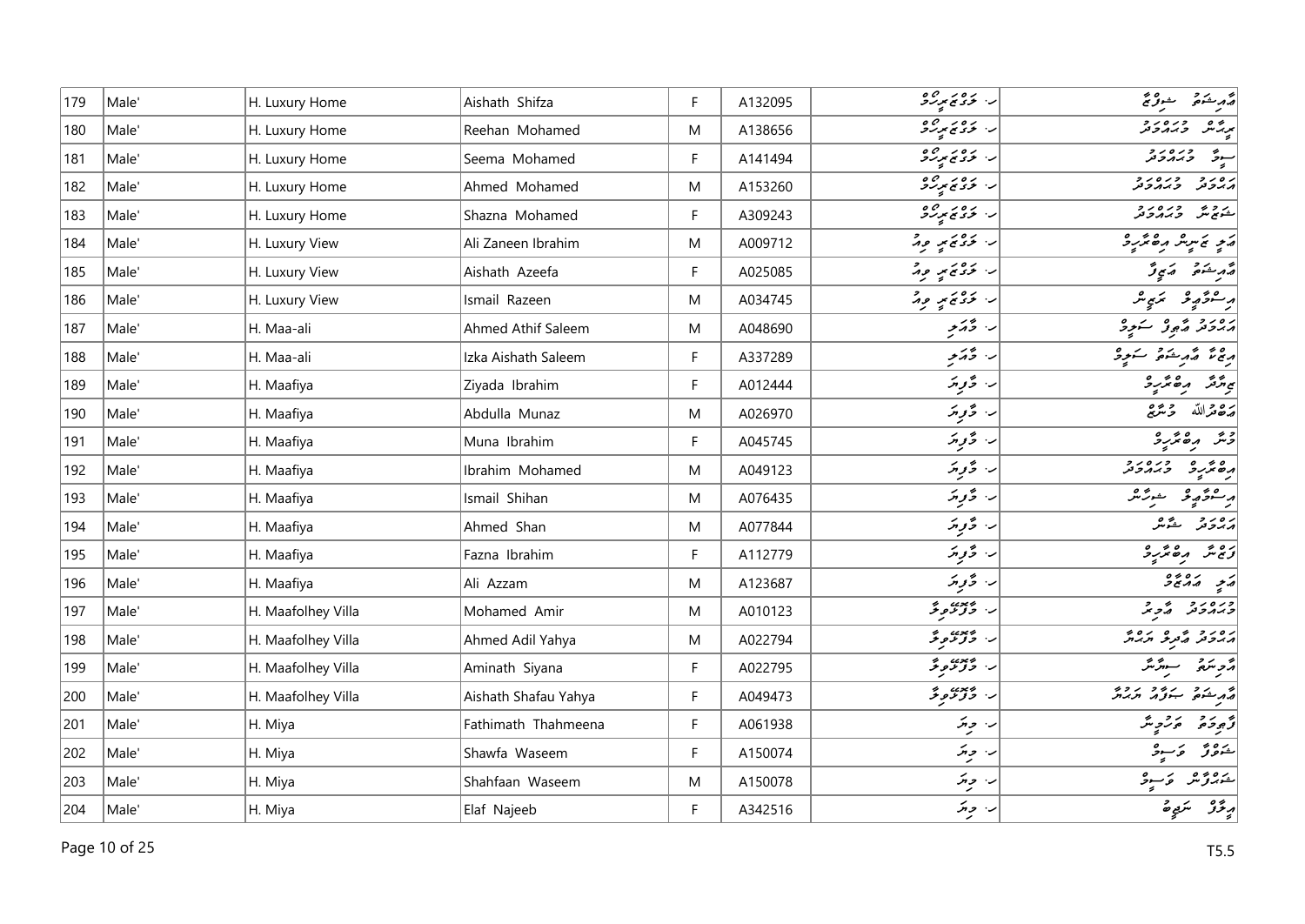| 205 | Male' | H. Miya             | Rukhusana Badheeu          | F  | A342518 | ر، ویژ                                             | پرتر شهر که توره                                                                                               |
|-----|-------|---------------------|----------------------------|----|---------|----------------------------------------------------|----------------------------------------------------------------------------------------------------------------|
| 206 | Male' | H. Miya             | Ahmed Ishaan Najeeb        | M  | A372410 | ر، ویژ                                             |                                                                                                                |
| 207 | Male' | H. Neelam           | ABDULLA NIYAF              | M  | A026352 | ر. سرىزى                                           | رە دالله سرگرو                                                                                                 |
| 208 | Male' | H. Neelam           | Mariyam Niyaf Mohamed      | F  | A034779 | ر. سرىزۇ                                           | ג סגם התום כגברה.<br>כמות כ התוצא בגברת                                                                        |
| 209 | Male' | H. Neelam           | Aminath Moosa Fulhu        | F  | A063368 | ر. سرىژۇ                                           | و ده دوره ده.<br>مرد سره و سور                                                                                 |
| 210 | Male' | H. Neelam           | Aishath Niyaf              | F  | A069967 | ر. سرىژۇ                                           | أقمر شدة سرقرقر                                                                                                |
| 211 | Male' | H. Neelam           | Ali Niyaf                  | M  | A074313 | سریز و                                             | أرشح المسترقر                                                                                                  |
| 212 | Male' | H. Neelam           | Ibrahim Althaf Hafiz       | M  | A342900 | ر. سرىژۇ                                           | رە ئرىر ئەمدە ئەرە                                                                                             |
| 213 | Male' | H. Neelam           | Aishath Sha'aa Shameem     | F  | A342901 | ر. سرىژۇ                                           | م الله عليه الله عن الله عن الله عن الله عن الله عن الله عن الله عن الله عن الله عن الله عن الله عن الله عن ال |
| 214 | Male' | H. Nereen           | Nafha Adam                 | F  | A010942 | ر. ئى <i>رىپى</i> ر                                | رەپ پەرە                                                                                                       |
| 215 | Male' | H. Nereen           | Fathimath Najwa Adam       | F. | A045184 | ر. ئىرىرىگر                                        | و و ده ده و ده                                                                                                 |
| 216 | Male' | H. Nereen           | Najeela Adam               | F  | A051211 | ر. ئىرىپرىئر                                       | سَمِعٍ قَدْ - مُرْ مَرْ مَرْ - مُرْ                                                                            |
| 217 | Male' | H. Nereen           | Mariyam Najla              | F  | A068640 | ر. ئىرىپرىئر                                       | رەرە بەدە                                                                                                      |
| 218 | Male' | H. Nereen           | ADAM NAAMEE AZIM           | M  | A324422 | ر. ئىرىپرىئر                                       | وحرو الله وحميرة                                                                                               |
| 219 | Male' | H. Nereen           | Aishath Zayana Azeem       | F. | A342216 | ر. ئىرىرىگر                                        | أقهر شنعي بم ترتش وكمني و                                                                                      |
| 220 | Male' | H. Nestal           | Ahmed Ibrahim              | M  | A069596 | ر. ئىرىشقۇ                                         | أرور وه محررة                                                                                                  |
| 221 | Male' | H. Nestal           | Mariyam Sidhuna            | F  | A323786 | ر. ئىرگەنچ                                         | رەرە سەرش<br><i>دى</i> رىرو سەرش                                                                               |
| 222 | Male' | H. Nestal           | Aishath Sama Ahmed         | F. | A346261 | ر. ئىرىشقۇ                                         |                                                                                                                |
| 223 | Male' | H. Nestal           | Aminath Samahath Ahmed     | F  | A353771 | ر. ئىرگەنچ                                         | د ده دورو ده دو.<br>مرد شي سوري مدد د                                                                          |
| 224 | Male' | H. Nestal           | Fathmath Sana              | F  | A353852 | ر. ئىرگەنچ                                         | ژ <sub>جوخ</sub> تو سنگر                                                                                       |
| 225 | Male' | H. Nestal Uthurubai | Aishath Ibrahim            | F  | A053442 | ر. مرسوم در و د و در<br>ر. مرسوم در مورم           | ومرشوقه وكالمردع                                                                                               |
| 226 | Male' | H. Nestal Uthurubai | Mohamed Arshad Hassan      | M  | A053443 | ر . مگر سوخ در و در در .<br>ر . مگر سوخ در و برخ د | ورە روپرە دوپرى كەسكىل                                                                                         |
| 227 | Male' | H. Nestal Uthurubai | Fathimath Arshana Hassan   | F  | A138384 | ه ۲۵۷۵ و د در<br>سر سوخ د مرحوم                    | ۇ بەر ئەرەپ كەن كەن بۇ                                                                                         |
| 228 | Male' | H. Nestal Uthurubai | Juwairiyath Arza Hassan    | F  | A372115 | ر . مرسوم در ۵ د و د .<br>ر . مرسوم در مورد برخه   | בפת מתפ תמש גבות                                                                                               |
| 229 | Male' | H. Nestal Uthurubai | Khadheejath Arjooza Hassan | F. | A372116 |                                                    | زېږې د ده ده برخه ش                                                                                            |
| 230 | Male' | H. Nihaali          | <b>Mohamed Manik</b>       | M  | A037365 | ر، سررگو                                           | و ر ٥ ر و ر<br>تر پر تر تون سربا                                                                               |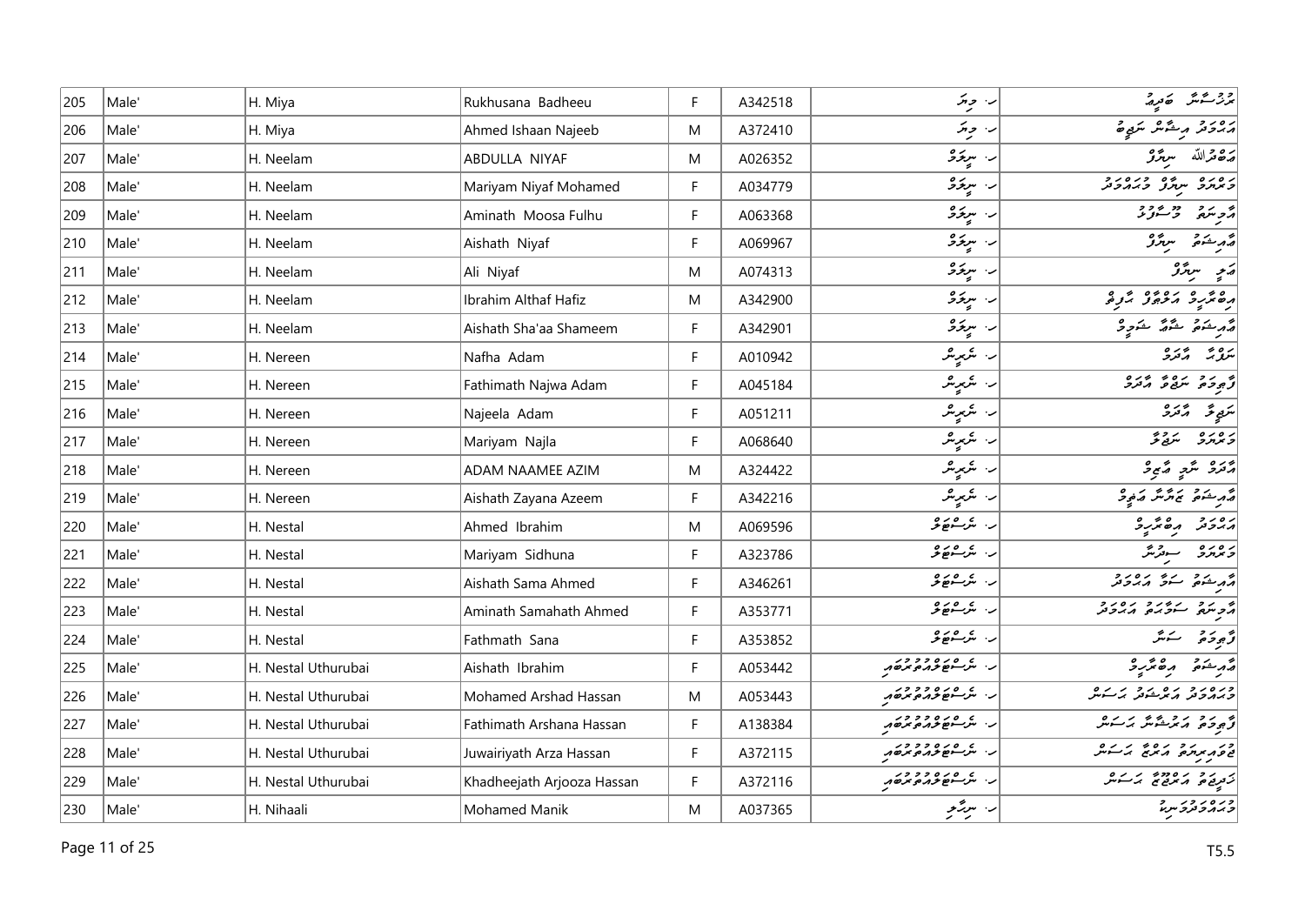| 231 | Male' | H. Nihaali      | Adam Lujuin           | M  | A037382 | ر، سررگیو<br>مسلم        | په ره<br>د ترو<br>وو پر شر                                                                                                                                                                                                       |
|-----|-------|-----------------|-----------------------|----|---------|--------------------------|----------------------------------------------------------------------------------------------------------------------------------------------------------------------------------------------------------------------------------|
| 232 | Male' | H. Nihaali      | Ahmed Navin           | M  | A037383 | ر، سررتمو                | پرەرد سكونگر                                                                                                                                                                                                                     |
| 233 | Male' | H. Nihaali      | Ali Razeen            | M  | A098338 | ر. سرگرمو<br>مر          | أەكىم ئىستى ئىس                                                                                                                                                                                                                  |
| 234 | Male' | H. Nihaali      | Aishath Saneena       | F. | A106422 | ر. سررتمو                | ۇرىشكى سىرىتر                                                                                                                                                                                                                    |
| 235 | Male' | H. Noorodhi     | Ibrahim Jaushan Ahmed | M  | A123175 | ر. دوند <sub>ور</sub>    | ر و در ه ره رو<br>ق د شوس از برونر                                                                                                                                                                                               |
| 236 | Male' | H. Noorodhi     | Aminath Ali Didi      | F  | A123710 | ر. هېچور                 | ړې شي په دولومو                                                                                                                                                                                                                  |
| 237 | Male' | H. Noorodhi     | Mohamed Fizan Ahmed   | M  | A123711 |                          |                                                                                                                                                                                                                                  |
| 238 | Male' | H. Noorodhi     | Fathimath Niam Ahmed  | F  | A150219 | ر. هېچو مو               | توجودة سمدة مددور                                                                                                                                                                                                                |
| 239 | Male' | H. Noorodhi     | Hassan Haisam Ahmed   | M  | A343437 | -- موجوبر<br>رياسترجرمبر |                                                                                                                                                                                                                                  |
| 240 | Male' | H. Ray          | Ibrahim Ashraf        | M  | A011856 | ر. می                    | مەھەر كەن ئەسىر                                                                                                                                                                                                                  |
| 241 | Male' | H. Ray          | Fathimath Moosa Fulhu | F. | A056218 | ر. می                    | $\begin{array}{cc} 2,2,6,7,8 \\ 2,3,6,7,8 \\ 3,6,7,8 \end{array}$                                                                                                                                                                |
| 242 | Male' | H. Ray          | Ahmed laan            | M  | A057509 | ر. می                    | גפגב גליל                                                                                                                                                                                                                        |
| 243 | Male' | H. Ray          | Mariyam Iva Ashraf    | F  | A161274 | ر. می                    | ג פגם הדי הביותר.<br>בינו <i>ו</i> ב הפ" ה ביותר                                                                                                                                                                                 |
| 244 | Male' | H. Ray          | Aishath Iffa Ashraf   | F  | A319076 | ر. می                    | مەر شىمى مەمۇر مەشىرى                                                                                                                                                                                                            |
| 245 | Male' | H. Ray          | Aminath Ishran Ian    | F  | A362217 | ر. می                    | أأدمره وشرائع والمقر                                                                                                                                                                                                             |
| 246 | Male' | H. Real Night   | Anil Adam             | M  | A033160 | ر برمز شریع              | ړ سری گروری<br>م                                                                                                                                                                                                                 |
| 247 | Male' | H. Real Night   | Abida Ibrahim         | F  | A043125 | ر برر و شره              |                                                                                                                                                                                                                                  |
| 248 | Male' | H. Real Night   | Sithara Adam          | F. | A048107 | ر بررگوشریح              | سوەتمە<br>پور ہ<br>مرمرو                                                                                                                                                                                                         |
| 249 | Male' | H. Rey light    | Hoodh Ali             | M  | A048030 | ر. ئۇ ئۇرغ               | جيمر ڪيمير                                                                                                                                                                                                                       |
| 250 | Male' | H. Rey light    | Hindh Ali             | F  | A061513 | ر. مجرم هم               | رىدىنە كەيپە                                                                                                                                                                                                                     |
| 251 | Male' | H. Rey light    | Nooh Ali              | M  | A061514 | ر بمحركم ه               |                                                                                                                                                                                                                                  |
| 252 | Male' | H. Reyali       | Emma Marie Fulu       | F  | A040342 | ر، تبرېز                 | ة مع المحمود و المحمد المحمد المحمد المحمد المحمد المحمد المحمد المحمد المحمد المحمد المحمد المحمد المحمد المح<br>المحمد المحمد المحمد المحمد المحمد المحمد المحمد المحمد المحمد المحمد المحمد المحمد المحمد المحمد المحمد المحم |
| 253 | Male' | H. Reyali       | Jeysan Ibrahim Fulhu  | M  | A040343 | ر. تيزېر                 | ى سىشەرە ئەرە بىرى<br>ئ                                                                                                                                                                                                          |
| 254 | Male' | H. Reyali       | Ibrahim Moosa Fulhu   | M  | A040344 | ر به تبریز               |                                                                                                                                                                                                                                  |
| 255 | Male' | H. Roashan Lane | Hassan Ali Maniku     | M  | A053532 | ر. ئۇيخشۇرگەنلە          |                                                                                                                                                                                                                                  |
| 256 | Male' | H. Roashan Lane | Ismail Aiman Hassan   | M  | A056717 | ر. گرڪسگريونگر           | ر ھۇ يۇ مەدەش بەسىر                                                                                                                                                                                                              |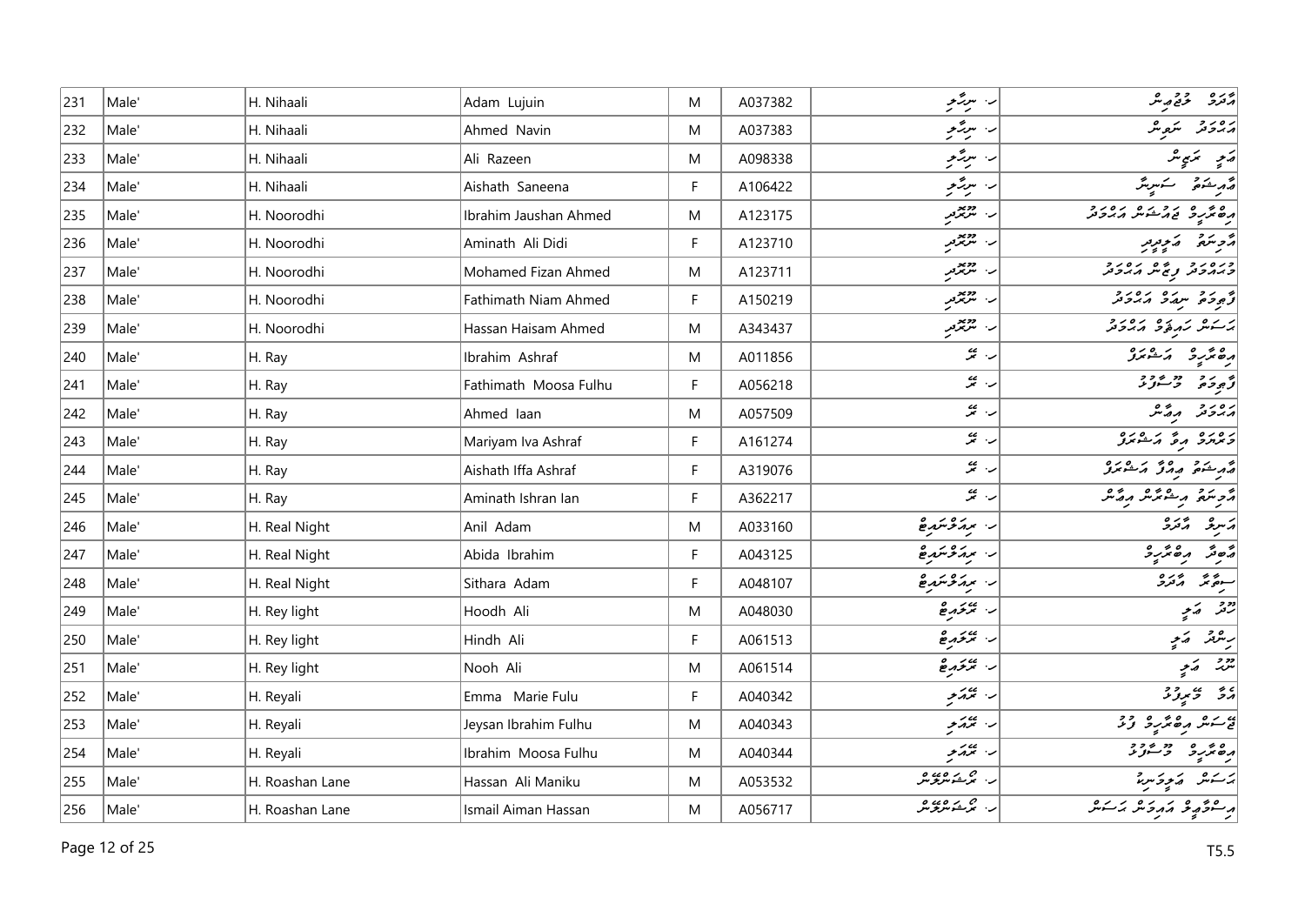| 257 | Male' | H. Roashan Lane      | Aminath Leeza Hassan      | F           | A056718 | ر. ئۇشكەنلەي ئە                                                             | أأزويتم ويخ بمسكس                        |
|-----|-------|----------------------|---------------------------|-------------|---------|-----------------------------------------------------------------------------|------------------------------------------|
| 258 | Male' | H. Roashan Lane      | Ali Mauloof Hassan        | M           | A333283 | ر. گرېخو شرکو ش                                                             | أربح والأفرق برسكس                       |
| 259 | Male' | H. Sandhubarakaage   | Ahmed Afrasheem           | M           | A059122 | ر. سەسەرى برىرى                                                             | رەرد رەپرىيو                             |
| 260 | Male' | H. Sandhubarakaage   | Mohamed Zakariyya         | M           | A064091 | ر. کشتروه بر دی                                                             | כנסנכ נגם                                |
| 261 | Male' | H. Sandhubarakaage   | Ahmed Ibrahim             | M           | A118185 | ر. شهروه بروی                                                               | גם גם הפיציב                             |
| 262 | Male' | H. Sandhubarakaage   | Mohamed Ibrahim           | M           | A123840 | ر. سەس تەرىپى                                                               | ورەرو مەمگرو                             |
| 263 | Male' | H. Sandhubarakaage   | Abdulla Iswan             | M           | A126572 | ر. کشترون برنو د                                                            | رە قراللە مەھەش                          |
| 264 | Male' | H. Sandhubarakaage   | Hassan Ifham              | ${\sf M}$   | A160392 | ر. شهروه بروی                                                               | يركبش ماؤرده                             |
| 265 | Male' | H. Sandhubarakaage   | Nasreena Zakariyya        | F           | A215769 | ر. کشهوره بر و د                                                            | ترك يرتد تم تا براز الر                  |
| 266 | Male' | H. Sandhubarakaage 1 | Yumna Yoosuf              | $\mathsf F$ | A050287 | ر. سەس ئەرەبدى 1                                                            | وه شهر دو وه                             |
| 267 | Male' | H. Sandhubarakaage 1 | Aishath Yoosuf            | F           | A050288 | ر. سەس ئەرەبمۇ ئ                                                            | ە ئەر ئىشقى ئۆزگىنى ئو                   |
| 268 | Male' | H. Sandhubarakaage 1 | Ismail Salih              | ${\sf M}$   | A050289 | ر. سەس ئەرىبى ئ                                                             | ر عۇرو سۇرۇ                              |
| 269 | Male' | H. Sandhubarakaage 1 | Samra Yoosuf              | $\mathsf F$ | A094321 | ر. سەس ئەر ئەممى ئە                                                         | سەدىكە بېزىدۇ                            |
| 270 | Male' | H. Sandhubarakaage 1 | Muawwaz Yoosuf            | M           | A132042 | ر. سەس ئەرىپ ئى                                                             | כנסנ כ כב כם<br><i>בה</i> תפיץ ת—נצ      |
| 271 | Male' | H. Sandhubarakaage 1 | Zaha Ahmed                | $\mathsf F$ | A206019 | ر. سەس ئەرىر ئەكتار                                                         | ى ئەرەر د                                |
| 272 | Male' | H. Sandhubarakaage 1 | Yoosuf Zakariyya          | M           | A215771 | ر. سەس ئەھەر ئەسى                                                           | ר כם ג'ו את היות                         |
| 273 | Male' | H. Sandhubarakaage 1 | Zayaan Ahmed              | M           | A279657 | ر. سەس ئەرەبدى 1                                                            | بر می می بره بر د<br>برخ شرکت می کرد کرد |
| 274 | Male' | H. Sandhubarakaage 1 | Munawwar Yoosuf           | M           | A347955 | ر. سەس ئەھ ئىر ئەكتى 1                                                      | בגםג בני בנ                              |
| 275 | Male' | H. Sandhubarakaage 1 | Imran Yoosuf              | M           | A373206 | ر. سەس ئەرەبمە ئ                                                            | ם זים נדרך ס<br>הכיתיית ותי-ת            |
| 276 | Male' | H. Savan             | Mohamed Shiraz Moosa      | M           | A027695 | ر. سۇغەش                                                                    | ورەرو جونگى تۇنگ                         |
| 277 | Male' | H. Savan             | Mallaa Lhathuththu        | M           | A044599 | ر. سۇرگە                                                                    | رەپە روە د<br>تەرگى ئىمەدمى              |
| 278 | Male' | H. Savan             | Fathimath Shinaz Moosa    | F           | A092586 | ر. سەھەتىر                                                                  | قُرُوحُ مُ شَرِسٌ فَي اللَّهُ وَسَنَّمَ  |
| 279 | Male' | H. Savan             | Aminath Shahurunaaz Moosa | F           | A339985 | ر. سۇرگە                                                                    | د کرد درد دوه «د.»                       |
| 280 | Male' | H. Savan             | Mariyam Shiwaaza Moosa    | F.          | A339987 | ر. سەر بىر                                                                  | د ۱۶ ه د څرگه د حسنه                     |
| 281 | Male' | H. Sea Dust          | Mohamed Sadiq             | M           | A042535 | ر. ب پاڻو                                                                   | ورەر دېر پ                               |
| 282 | Male' | H. Sea Dust          | Ahmed Suaadh              | M           | A096147 | $\overbrace{\mathbf{e}}^{\circ\circ}\mathbf{e}_{\mathbf{e}}\longrightarrow$ | ره ر و دو.<br>پرېږې سوړنو                |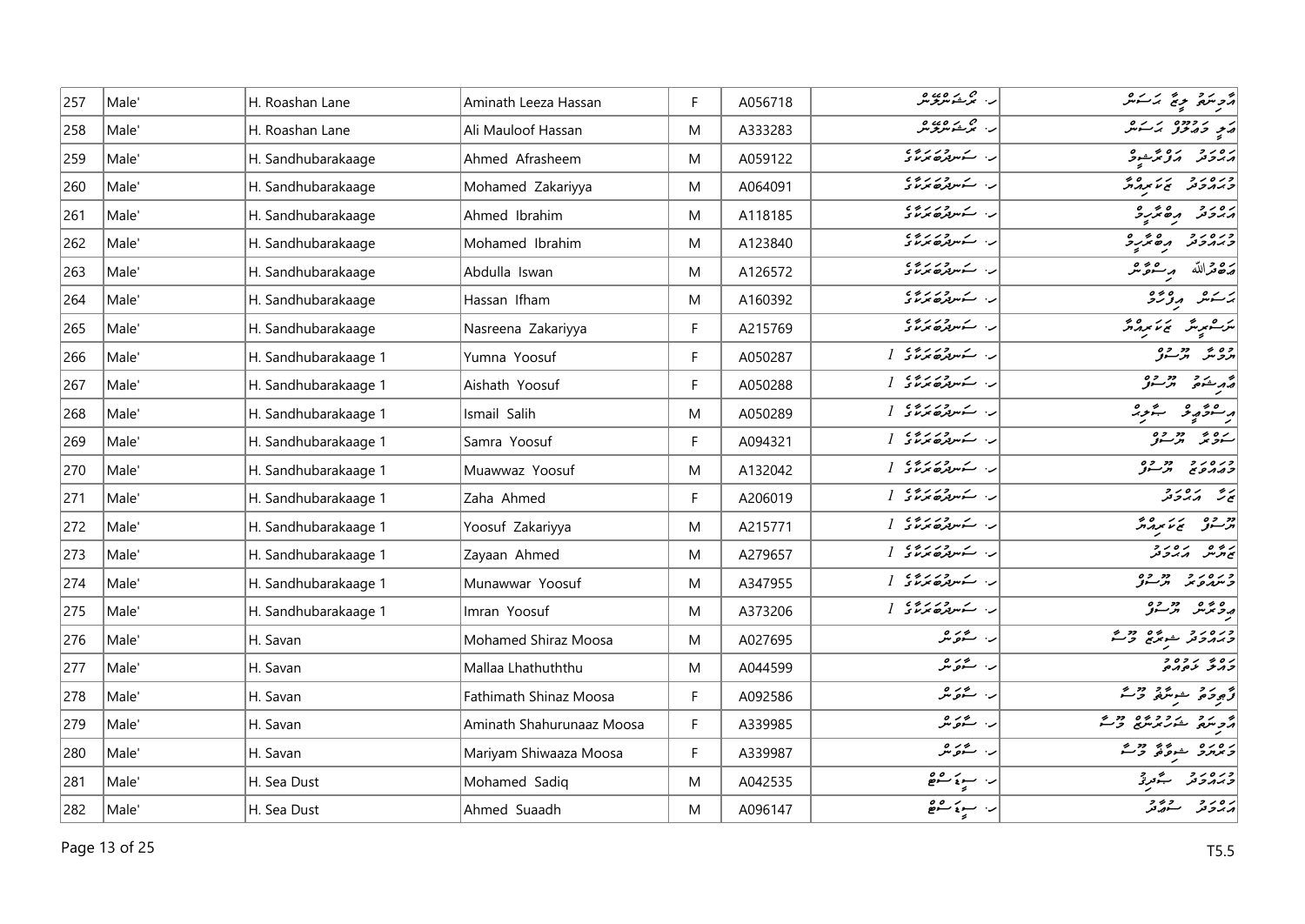| 283 | Male' | H. Sea Dust                  | Mariyam Rasheedha        | F           | A124745 | $rac{20}{2}$ $rac{2}{3}$ $rac{1}{3}$ | دیروی ترجیوتر                                                                                                                                                                                                                                                                                                                  |
|-----|-------|------------------------------|--------------------------|-------------|---------|--------------------------------------|--------------------------------------------------------------------------------------------------------------------------------------------------------------------------------------------------------------------------------------------------------------------------------------------------------------------------------|
| 284 | Male' | H. Sea Dust                  | Aishath Samra            | F.          | A334595 | ر. سوءَ سُنھ                         | ړه ده کره د                                                                                                                                                                                                                                                                                                                    |
| 285 | Male' | H. Seenusanfaage             | Aishath Shimana          | $\mathsf F$ | A033864 | ر. سومترسترمونو کا                   | ۇرمىئو ھوڭىگە                                                                                                                                                                                                                                                                                                                  |
| 286 | Male' | H. Seenusanfaage             | Ibrahim Samir            | M           | A033865 | ر. سومترست دی و                      | وەتزىرە سەدىر                                                                                                                                                                                                                                                                                                                  |
| 287 | Male' | H. Seenusanfaage             | Ahmed Shamin             | M           | A138558 | لەر سوپىر شەھ ئەتە<br>ئ              | رەرو شەرش                                                                                                                                                                                                                                                                                                                      |
| 288 | Male' | H. Seenusanfaage             | Mohamed Suhadh Naseer    | M           | A343241 | لەر، سومەرسىتىلەرگە                  | ورەر د دود برېدنه                                                                                                                                                                                                                                                                                                              |
| 289 | Male' | H. Seenusanfaage             | Aminath Suha Naseer      | $\mathsf F$ | A343242 | ر. سوما <i>ز شور دی</i>              | أأوسم المراد المرسور                                                                                                                                                                                                                                                                                                           |
| 290 | Male' | H. Seenusanfaage             | Mohamed Shafin Shamin    | M           | A347843 | ر. سوس کوری وی                       | وبرورو گورش گورش                                                                                                                                                                                                                                                                                                               |
| 291 | Male' | H. Seenusanfaage Hulhangubai | Mohamed Ali              | M           | A094918 | ر. سومۇسكىرى ئۇ ئىككىرى ئەر          | ورەرد كەير                                                                                                                                                                                                                                                                                                                     |
| 292 | Male' | H. Seenusanfaage Hulhangubai | Ibrahim Anees Ali        | M           | A094919 | ر. سوسرستور و و موسوحه               | رە ئەر ئە ئەس ئە                                                                                                                                                                                                                                                                                                               |
| 293 | Male' | H. Seenusanfaage Hulhangubai | Aneesa Moosa             | F           | A097735 | ر. سورگرسوی روسوم                    | مەسرىقى خۇشقى                                                                                                                                                                                                                                                                                                                  |
| 294 | Male' | H. Seenusanfaage Hulhangubai | Hassan Anees             | M           | A097736 | ر. سوس شهروی در دره در               | يركنا كالمرسي                                                                                                                                                                                                                                                                                                                  |
| 295 | Male' | H. Seenusanfaage Hulhangubai | Ahmed Anees Ali          | M           | A097740 | ر. سونترستوری در در دوم              | ړه د د ټرې ډې                                                                                                                                                                                                                                                                                                                  |
| 296 | Male' | H. Seenusanfaage Hulhangubai | Fathimath Azleena Ali    | F           | A132300 | ر. سومۇسكەنلەرگە ئەككەنلەر ھەر       | ژوده نامویژ ټر                                                                                                                                                                                                                                                                                                                 |
| 297 | Male' | H. Seenusanfaage Hulhangubai | Hussain Anees Ali        | M           | A166983 | ر. سورگر ملکی در ملک کام             | چرڪريگر ټرسرگ پرمو                                                                                                                                                                                                                                                                                                             |
| 298 | Male' | H. Shady Spot                | Hussain Ibrahim          | ${\sf M}$   | A025672 | ر. ڪ <sub>و</sub> پروسوپري           | جسكريثر رەمجرىرى                                                                                                                                                                                                                                                                                                               |
| 299 | Male' | H. Shady Spot                | Nazima Abdulla           | F.          | A054050 | ر. ڇئي ويو ۾                         | شَ <sub>ّخْ</sub> = صَحْرَاللَّه                                                                                                                                                                                                                                                                                               |
| 300 | Male' | H. Shady Spot                | Fathimath Hazima Hussain | F.          | A345056 | ر. يې په موجو                        | توجود يمود برخير                                                                                                                                                                                                                                                                                                               |
| 301 | Male' | H. Shady Spot                | Hassan Ahzam Hussain     | M           | A364261 | ر. ٤٠ و په دې د ه                    | يمسكس مديرة والمسكريس                                                                                                                                                                                                                                                                                                          |
| 302 | Male' | H. Shark                     | Ahmed Nawaz Rasheed      | M           | A003000 | ر ، ستگامرما                         | رەر دىرە كەنبەر                                                                                                                                                                                                                                                                                                                |
| 303 | Male' | H. Shark                     | Abida Ahmed              | $\mathsf F$ | A011486 | ر · ستٌرمزمٌ                         | أصمحته مدرور                                                                                                                                                                                                                                                                                                                   |
| 304 | Male' | H. Shark                     | Adam Ismail              | M           | A011489 | ر · شەھرىم                           | أرتده برسوم يوفر                                                                                                                                                                                                                                                                                                               |
| 305 | Male' | H. Shark                     | Abdulla Shivaz           | M           | A036485 | ر. شەھرىر                            | صصرالله<br>$\frac{1}{2}$ $\frac{1}{2}$ $\frac{1}{2}$ $\frac{1}{2}$ $\frac{1}{2}$ $\frac{1}{2}$ $\frac{1}{2}$ $\frac{1}{2}$ $\frac{1}{2}$ $\frac{1}{2}$ $\frac{1}{2}$ $\frac{1}{2}$ $\frac{1}{2}$ $\frac{1}{2}$ $\frac{1}{2}$ $\frac{1}{2}$ $\frac{1}{2}$ $\frac{1}{2}$ $\frac{1}{2}$ $\frac{1}{2}$ $\frac{1}{2}$ $\frac{1}{2}$ |
| 306 | Male' | H. Shark                     | Moosa Sanaz              | M           | A036486 | ر : ستٌرمزد                          | رەھ سەھرىم                                                                                                                                                                                                                                                                                                                     |
| 307 | Male' | H. Shark                     | Ahmed Mohamed            | M           | A036487 | ر. شەھرىم                            | و ره ر د<br>تر پر ژمر<br>ر ەر د<br>مەركى                                                                                                                                                                                                                                                                                       |
| 308 | Male' | H. Shark                     | Ali Nimaz                | M           | A036488 | ر، ڪُمبرڻ                            | أرشح المرتدمج                                                                                                                                                                                                                                                                                                                  |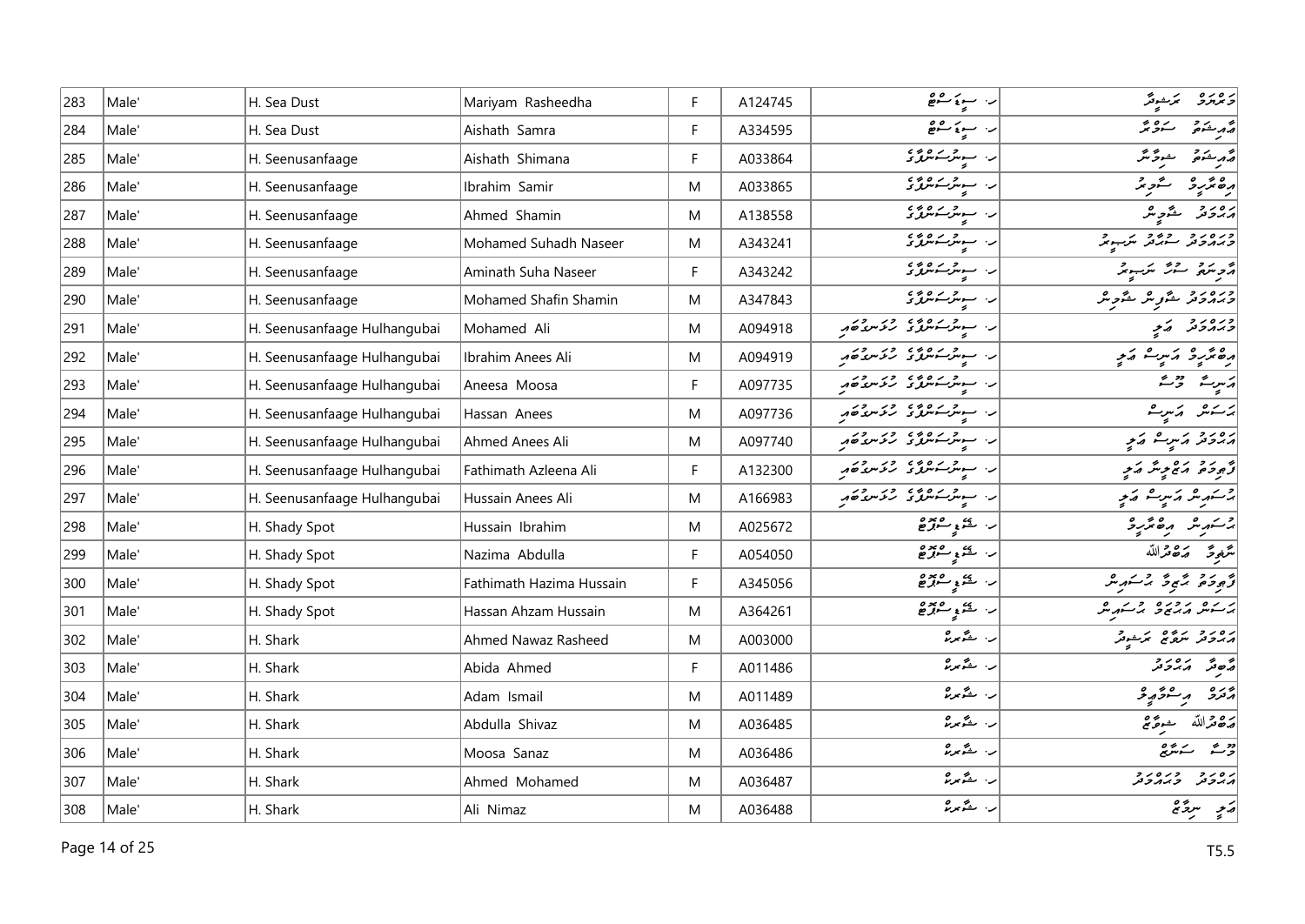| 309    | Male' | H. Shark         | Mohamed Yoosuf          | M           | A036489 | ر . ڪُمبررا                   | כנים גם ביית.<br>בג'ונפיט וקל-ית                          |
|--------|-------|------------------|-------------------------|-------------|---------|-------------------------------|-----------------------------------------------------------|
| 310    | Male' | H. Shark         | Fathimath Mohamed       | $\mathsf F$ | A036510 | ر. شەھرىر                     | و بر ۵ بر و<br>تر بر بر تر<br>و محمد حرم<br>اقرام حرم     |
| 311    | Male' | H. Shark         | Abida Yoosuf            | F           | A062609 | ر، ڪُمبرڻ                     | ړُه تر در وو                                              |
| $ 312$ | Male' | H. Shark         | Ibrahim Ashrag          | M           | A100880 | ر، شَدَّىرِرْ                 | رەنزىر كەشىر                                              |
| 313    | Male' | H. Shark 1       | Ahmed Hussain Fulhu     | M           | A011488 | $1 \nvert 2 \nvert$ ر. ڪُمرين | رەر دېم دىكە ھەدىر<br>مەردىس باسكىرىلىرى                  |
| 314    | Male' | H. Shark 1       | Waheeda Ibrahim         | $\mathsf F$ | A025075 | 19.22                         | ءَ ٻير ره پر د                                            |
| 315    | Male' | H. Shark 1       | Adam Yoosuf             | M           | A028070 | $1222 -$                      | پوره دو ده<br>مرکزی مرسو                                  |
| 316    | Male' | H. Shark 1       | Nashima Mohamed Rasheed | F           | A114141 | $19.22$ - $\sim$              | شهر ورورو برجونه                                          |
| 317    | Male' | H. Shark 1       | Fathmath Shazleen       | F           | A144729 | $1222 -$                      | ژ <sub>م</sub> ودَهْ ځنگړمپر                              |
| 318    | Male' | H. Silvereen     | Fathimath Seena Ahmed   | F.          | A032483 | ر، سوۋە ئويۇر                 | تو د د سوس پره د د                                        |
| 319    | Male' | H. Silvereen     | Salma Ahmed             | F           | A044997 | ر. سوۋە ئېرىگە                | ستوفز أزرور                                               |
| 320    | Male' | H. Silvereen     | Aminath Salva Ahmed     | E           | A049102 | ر. سوۋە ئېرىش                 | د و سره ده و دره در و                                     |
| 321    | Male' | H. Silvereen     | Ahmed Ibrahim           | M           | A051887 | ر. سوۋە ئېرىگە                | גפנק גם ביק                                               |
| 322    | Male' | H. Silvereen     | Ismail Asif             | M           | A053495 | ر. سوۋۇپرىد                   | رە ئەدەب ئەسور                                            |
| 323    | Male' | H. Silvereen     | Faiyal Ahmed            | M           | A072593 | ر. سوۋە ئېرىش                 | رەپر رەرد                                                 |
| 324    | Male' | H. Thaalhafilige | Mohamed Yasir           | M           | A024428 | ر. ئۇنزورگ                    | ورەرو ئۆسىر                                               |
| 325    | Male' | H. Thaalhafilige | Umar Shiyan Ali         | M           | A057301 | ر. ئۇنزىرىدى                  | در در در مورگر کرد                                        |
| 326    | Male' | H. Thaalhafilige | Ali Adam Manik          | M           | A059401 | <br> - ئۇنزىرىرى              | ג׳בְ ג׳ני ביתו                                            |
| 327    | Male' | H. Thaalhafilige | Zahida Abdul Gadir      | F           | A094756 | ر. ځونو ور                    | ر و ده و ده در د کندند کند.<br>منج برنگر می هام در در کند |
| 328    | Male' | H. Thaalhafilige | Aminath Rooba Ali       | F.          | A354144 | را ځونو ورگا                  |                                                           |
| 329    | Male' | H. Thaalhafilige | Aishath Shaufa Ali      | F.          | A362443 | ر. ئۇنزود                     | ړُ د شکاهي اشکار د کار د کړ                               |
| 330    | Male' | H. Titoky        | Abdul Hakeem Ahmed      | M           | A027197 | ر. جغ                         | גפרפג'ים גם גר<br>גם <i>נקבג'י</i> ם ג'יקט                |
| 331    | Male' | H. Titoky        | Mohamed Ahmed           | M           | A048583 | ر. ھ§ر                        | כנסנכ נסנכ                                                |
| 332    | Male' | H. Vaaly Villa   | Mohamed Shaweed         | M           | A023957 | ر، <sub>قە</sub> مورۇ         | ورەرو شەرەر                                               |
| 333    | Male' | H. Vaaly Villa   | Aminath Ashfa           | F.          | A039214 | ر. قُرُورتُرُ                 | ړې سره پر د شور                                           |
| 334    | Male' | H. Vaaly Villa   | Mariyam Shifa           | $\mathsf F$ | A039215 | ر . قَ وِهِ وَّ               | ترەرە ھەتى                                                |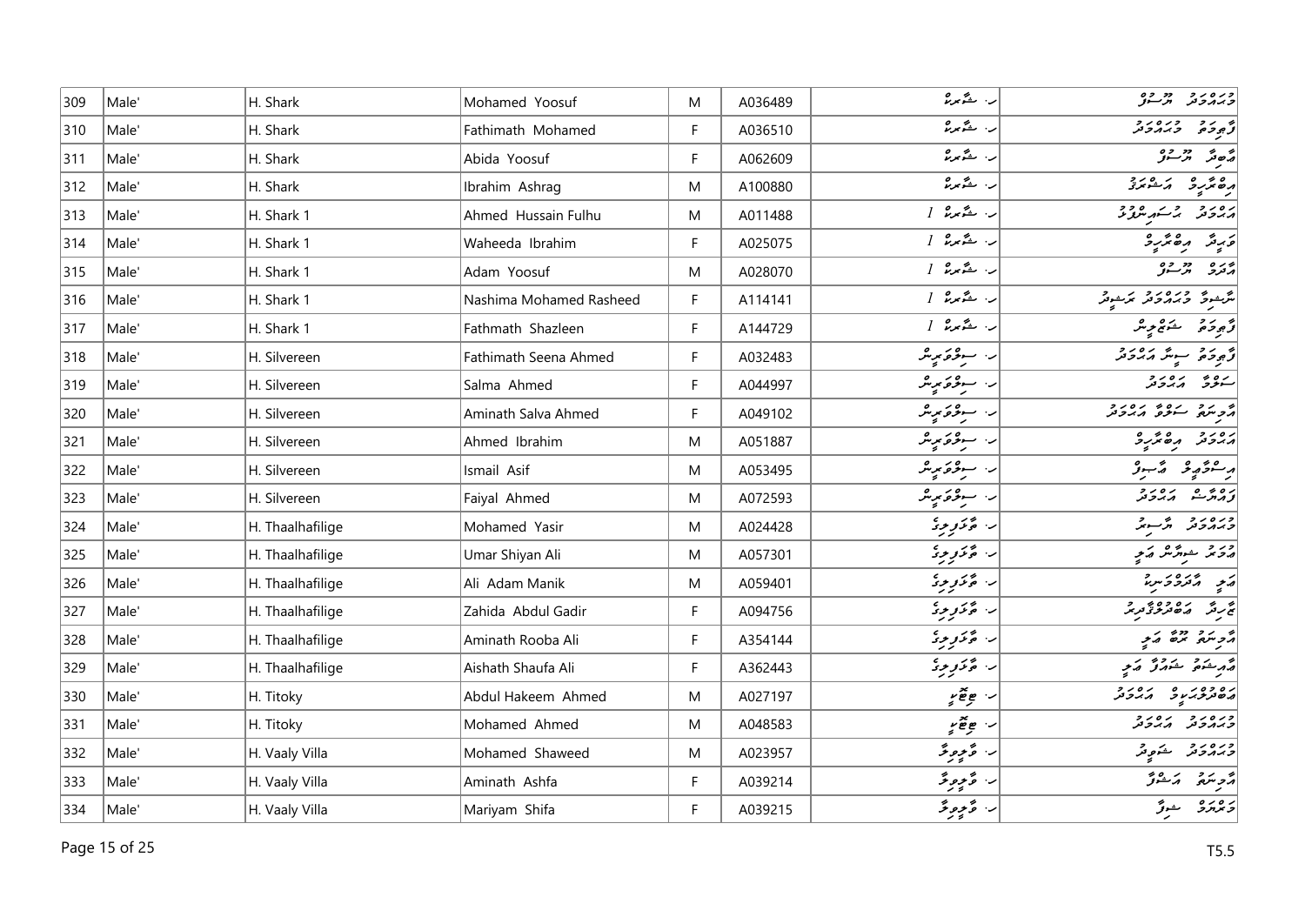| 335 | Male' | H. Vaaly Villa   | Fathimath Fareeda       | F           | A039216 | ر. د څوه د څ             | وتموذة وتبدئه                                                                                                                               |
|-----|-------|------------------|-------------------------|-------------|---------|--------------------------|---------------------------------------------------------------------------------------------------------------------------------------------|
| 336 | Male' | H. Vaaly Villa   | AHMED SHIYAM            | M           | A039217 |                          | ره رو شوده.<br> پرچونر شودگرد                                                                                                               |
| 337 | Male' | H. Vaaly Villa   | Hassan Shiyam           | M           | A039351 | ر. گەرپەرگە              | ىز كەش ھەردى<br>م                                                                                                                           |
| 338 | Male' | H. Vaaly Villa   | Ali Shiyam              | M           | A039352 |                          | $\begin{vmatrix} 0 & \frac{\sqrt{3}}{2} & \frac{\sqrt{3}}{2} \\ \frac{\sqrt{3}}{2} & \frac{\sqrt{3}}{2} & \frac{\sqrt{3}}{2} \end{vmatrix}$ |
| 339 | Male' | H. Vaifilaa Aage | Isaam Mohamed           | M           | A011439 | ر . غه د د ده            | و ره ر و<br><i>د بر</i> د تر<br>لوستوح                                                                                                      |
| 340 | Male' | H. Vaifilaa Aage | Mohamed Moosa           | M           | A022640 | ر أوروپي                 | ورەر دوغ                                                                                                                                    |
| 341 | Male' | H. Vaifilaa Aage | AISHATH EENAS           | F           | A027166 | ر ، ەگە ۋېچە ئ           | وكرمشكي بريثر                                                                                                                               |
| 342 | Male' | H. Vaifilaa Aage | Aminath Linasha Latheef | F           | A059644 | ر که د د ده              | أأديته ويتبث ووو                                                                                                                            |
| 343 | Male' | H. Vaifilaa Aage | Ahmed Thahnoon Latheef  | M           | A075165 | ر نورو ژوئ               | ر و د و د و ده و د و و<br>م.دوند ورسرس ترج <sub>ی</sub> و                                                                                   |
| 344 | Male' | H. Vaifilaa Aage | Fathimath Shaba Isaam   | F           | A340846 | ر. ئەروپچە ئ             | توجوحو خوص وبكو                                                                                                                             |
| 345 | Male' | H. Vaifilaa Aage | Aminath Shadhfa Isaam   | F           | A340848 | ~ ءَروِ دُمَّدُ          | أترجم المحمد والمستحر                                                                                                                       |
| 346 | Male' | H. Vaifilaage    | Fathimath Anoosha       | F           | A032607 | ر. ئەروپۇتى              | ژوده متر                                                                                                                                    |
| 347 | Male' | H. Vaifilaage    | Hassan Rishwan          | M           | A032620 | ر. ئەرىرىتى              | ىرىكىش برىشۇش                                                                                                                               |
| 348 | Male' | H. Vaifilaage    | Aishath Nilma           | $\mathsf F$ | A047228 | ر ، ئەروپچى              | أقهر شكاة المسرورة                                                                                                                          |
| 349 | Male' | H. Vaifilaage    | Mohamed Nazim           | M           | A047229 | ر ، ئەرىرىگى             | ورەرو شەر                                                                                                                                   |
| 350 | Male' | H. Vaifilaage    | <b>Umar Manik</b>       | M           | A047231 | ر ، ءَ پروگ <sup>ي</sup> | ودير وسرة                                                                                                                                   |
| 351 | Male' | H. Vaifilaage    | Ibrahim Umar Manik      | M           | A049409 | ر. ئەرىرىتى              | ת לה הבינבית                                                                                                                                |
| 352 | Male' | H. Vaifilaage    | Mariyam Nisha           | F           | A050672 | ر. ئەرىرىتى              | ترەرە سرىقە                                                                                                                                 |
| 353 | Male' | H. Vaifilaage    | Aminath Nazima          | $\mathsf F$ | A052926 | ر. ئەرىرىچى              | أرمز<br>سَّرْهُ رَ                                                                                                                          |
| 354 | Male' | H. Vaifilaage    | Hawwa Safna             | $\mathsf F$ | A074523 | ر. ئەرىرىتى              | برە ئەسكىۋىتر                                                                                                                               |
| 355 | Male' | H. Vaifilaage    | Mohamed Joodh Tholal    | M           | A154636 | ر ئەروپچى                | ور ہ ر د دد و ر ر ہ ہ<br>ح پر برح تر بح څرخه                                                                                                |
| 356 | Male' | H. Vaifilaage    | Abdullah Raaidh Nazim   | M           | A165165 | ر که دون                 | أرَحْمْدَاللَّهُ مُدَّمِرِ مَرْ مُرْمَوِدْ                                                                                                  |
| 357 | Male' | H. Vaifilaage    | Mariyam Muskaan Nazim   | F           | A328428 | ر ، ءَ د و دُمَمَ        | ره ره د ۵۶۵ و ه.<br><i>د بر</i> برد و <i>سرنا</i> س سرد                                                                                     |
| 358 | Male' | H. Vaifilaage    | Yaseen Mohamed Nazim    | M           | A356757 | ر ، ئەروپۇ ئا            | أثر سور وبرود و محمود                                                                                                                       |
| 359 | Male' | H. Yaaru         | Mohamed Riyaz           | M           | A032193 | ر بود                    | ورەرو برېژگ                                                                                                                                 |
| 360 | Male' | H. Yaaru         | Huzaima Jaufar          | F           | A099871 | ر، پڑیز                  | $5152$ $592$                                                                                                                                |
|     |       |                  |                         |             |         |                          |                                                                                                                                             |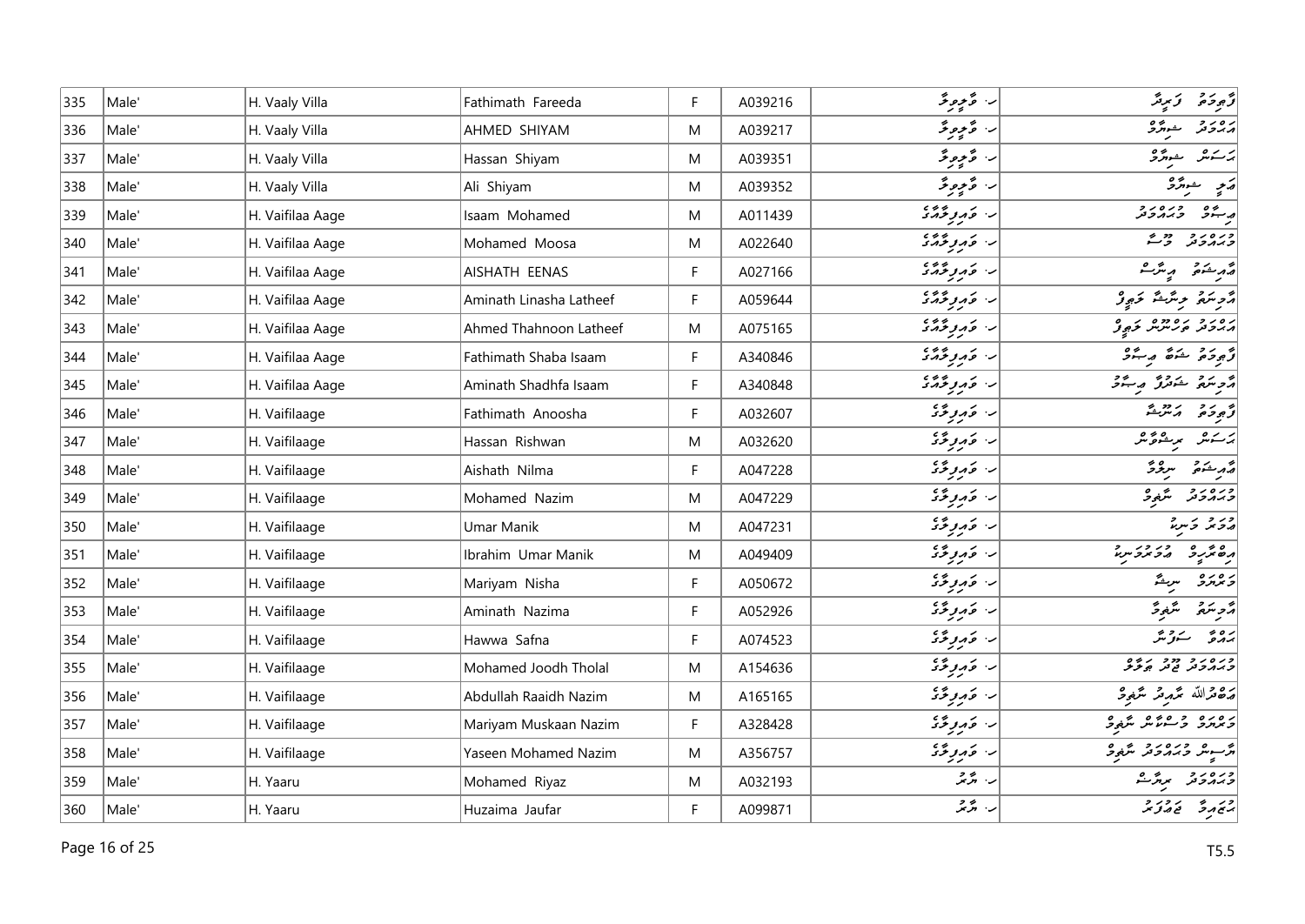| 361 | Male' | H. Yaaru              | Ushama Jaufar         | F  | A137974 | ر، پڑیز                                       | ویشی دورو                                       |
|-----|-------|-----------------------|-----------------------|----|---------|-----------------------------------------------|-------------------------------------------------|
| 362 | Male' | H. Yaaru              | Ali Aman Jaufar       | M  | A312943 | ر، مرتبر                                      | أيمانوا أيركن والمروا                           |
| 363 | Male' | H. Yaaru              | Nakhfa Jaufar         | F  | A312946 | ر، مرتبر                                      | يتروش الجامزي                                   |
| 364 | Male' | H. Yellow Rose        | AHMED HAMEED          | M  | A022793 | ر ، پره چې                                    | دەر د بروتر                                     |
| 365 | Male' | H. Yellow Rose        | Abbas Shareef         | M  | A035896 | ر ، مروج ه<br>ر . مروجري                      | رەپچە<br>ڪ موثر                                 |
| 366 | Male' | H. Yellow Rose        | Fathimath Sobira      | F  | A038660 | ה הממש<br>הי חיבות ב                          | سترە ئر<br>ۇ بور د                              |
| 367 | Male' | H. Yellow Rose        | Soodha                | F  | A038661 | ر به ۱۵۵۵<br>ر ۰ مرمومرج                      | ر د و بو<br>سنوړ تعر                            |
| 368 | Male' | H. Yellow Rose        | Mariya Shareef        | F  | A038671 | י הממם<br>יי חי <i>ב</i> ותים                 | ۇ برېژ<br>م<br>ڪ مور <sup>3</sup>               |
| 369 | Male' | H. Yellow Rose        | Fareeha Shareef       | F  | A038672 | ر ، پروژه ه                                   | ۇلىر شىرۇ                                       |
| 370 | Male' | H. Yellow Rose        | Aminath Muneesha      | F. | A039666 | ر ، پره چړه                                   | ړ څر سرچ<br>ر سريگر<br>تر                       |
| 371 | Male' | H. Yellow Rose        | Mohamed Shareef       | M  | A050063 | ر ، پره چې                                    | و ر ه ر د<br>تر پر ژ تر<br>شەمرۇ                |
| 372 | Male' | H. Yellow Rose        | Jabeeha Ahmed         | F  | A051182 | ر ، پروژه ه                                   | پروژی<br>ر<br>ج ھ پر                            |
| 373 | Male' | H. Yellow Rose        | Aminath Nashida       | F  | A061059 | ر به ۱۵۵۵<br>ر ۰ مرکومربع                     | أأدح سكرة التمر شوفد                            |
| 374 | Male' | H. Yellow Rose        | Mohamed Ali           | M  | A131296 | ر . הממים<br>ג . <b>ת</b> יביבים              | ورەرو كې                                        |
| 375 | Male' | H. Yellow Rose        | Abdul Hameed          | M  | A216189 | ر ، بود جوړه<br>ر ، بود جوینې                 | ر ۵ و ۵ د ر و                                   |
| 376 | Male' | H. Yellow Rose        | Mohamed Mussad        | M  | A347750 | ر ، مروج ه<br>ر . مروجري                      | و عصر و<br>مرگور تعر<br>و ر ه ر د<br>تر پر ژ تر |
| 377 | Male' | H. Yellow Rose 2      | Mohamed Najah         | M  | A038673 | 29000                                         | و ره ر و<br>تر پر تر تر<br>ىترقى تر             |
| 378 | Male' | H. Zabarujudhu        | Azeeza Mohamed        | F. | A150424 | ر به سرح حرم د<br>ر به سرح فر                 | و رە ر د<br><i>د ب</i> رگرىز<br>لەي ئى          |
| 379 | Male' | H. Zabarujudhuge      | Fathimath Rasheedha   | F  | A085375 | ر به رو و و د<br>ر به نی تکه تری              | رُّمِودَةٌ يَرَجُونَّهُ                         |
| 380 | Male' | H. Zabarujudhuge      | Ahmed Azzam Ibrahim   | M  | A122221 | ر به سر و و و ء<br>ر به سخ تص بحربی           | גם גם גם כם השתיכ                               |
| 381 | Male' | H. Zabarujudhuge      | Aminath Ibrahim       | F  | A128328 | ر د د و د و د<br>ر به نی که نیز بی تری        | ومحر المتعارج                                   |
| 382 | Male' | H. Zabarujudhuge      | Mohamed Auzam Ibrahim | M  | A128330 | ر به سر و و و ء<br>ر به سخ حه موری            | כנסנד גדנם בסיבים<br>בגתכת ההשכ הסיביב          |
| 383 | Male' | H. Zabarujudhuge      | Ibrahim Zaheen        | M  | A160210 | ر به رو و و د<br>ر به نی تکه تری              | ە ھەترىر 2<br>س<br>فرريثر                       |
| 384 | Male' | H. Zabarujudhuge      | Aishath Azza          | F  | A306847 | ر به رو و و و د<br>ر به سخ ه بنور تو توری     | أشهر شده و                                      |
| 385 | Male' | H. Zabarujudhuge aage | Aneesa Mohamed        | F. | A054375 | ر در د د د د د د د<br>ر به سخ ته سر د بر د بر | و ر ه ر د<br>تر پر ژ تر<br>ړس <sub>و</sub> ته   |
| 386 | Male' | H. Zabarujudhuge iru  | Aminath Huwana        | F  | A001264 | ر سر د د د د د د<br>ر سي نه مربع تر د مر      | ړ ده ده پر                                      |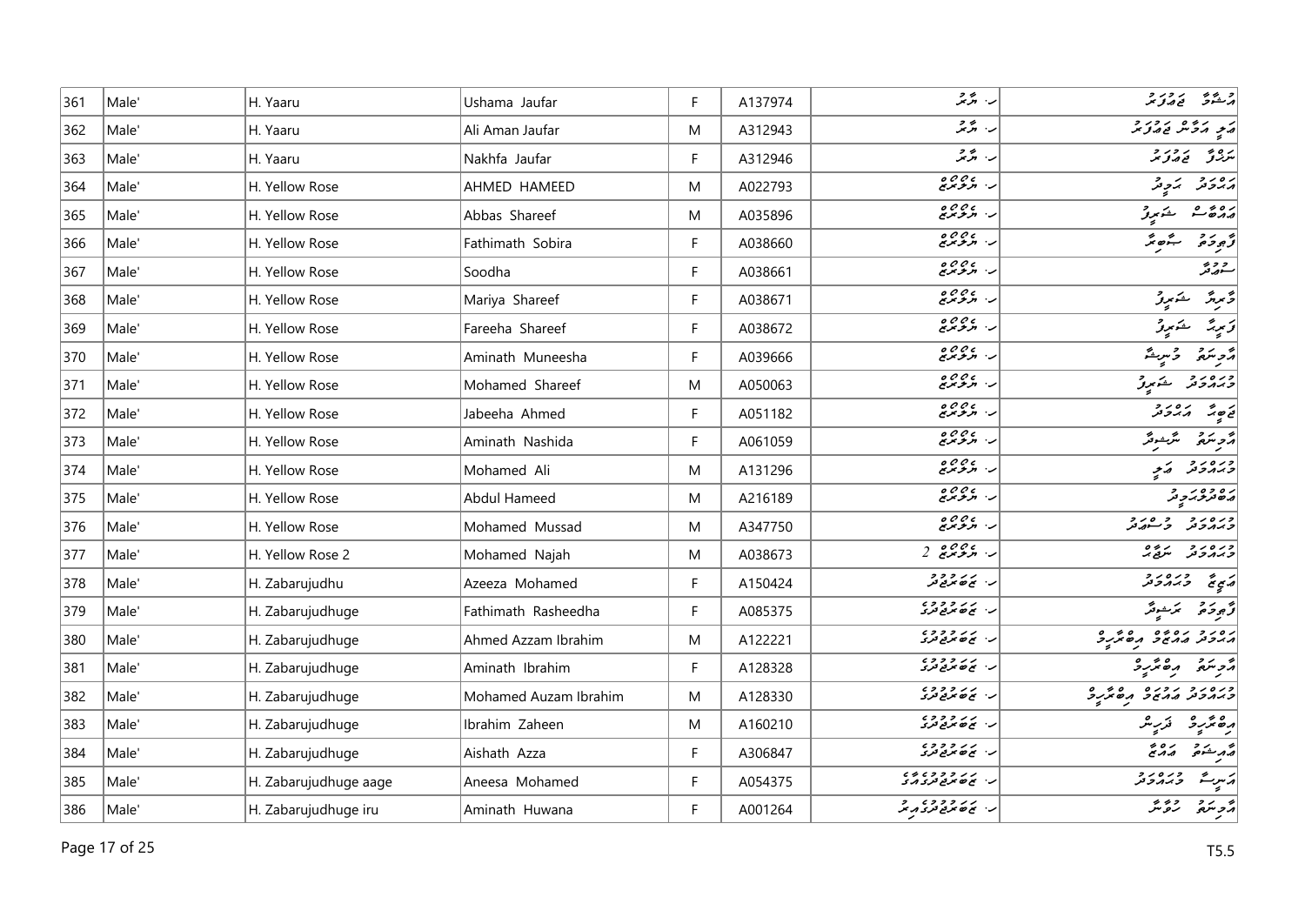| 387           | lMale' | H. Zabarujudhuge iru | Fathimath Shabeena |   | A001265 | ر ، پره و و ه ، م و<br>  ر ، نج <i>ه برقع تری پر ب</i> ر | $\sim$ $\sim$<br>سنتون سگر<br>وجوحرح |
|---------------|--------|----------------------|--------------------|---|---------|----------------------------------------------------------|--------------------------------------|
| 388           | Male'  | H. Zabarujudhuge iru | Ismail Mohamed     | M | A034060 | ر ، پره و و ه ، م و<br>  ر ، نج <i>ه برقع تری پر ب</i> ر | در عرض وره در د                      |
| $ 389\rangle$ | Male'  | H. Zabarujudhuge iru | Mohamed Imran      | M | A105154 | ر ، پره و و ه ، م و<br>  ر ، نج <i>ه برقع تری پر ب</i> ر | כממכנה סמס                           |
| 390           | Male'  | H. Zabarujudhuge iru | Ali Aiman          | M | A167647 | ر ، پره و و ه ، م و<br>  ر ، نج <i>ه برقع تری پر ب</i> ر | ړ د درخپ                             |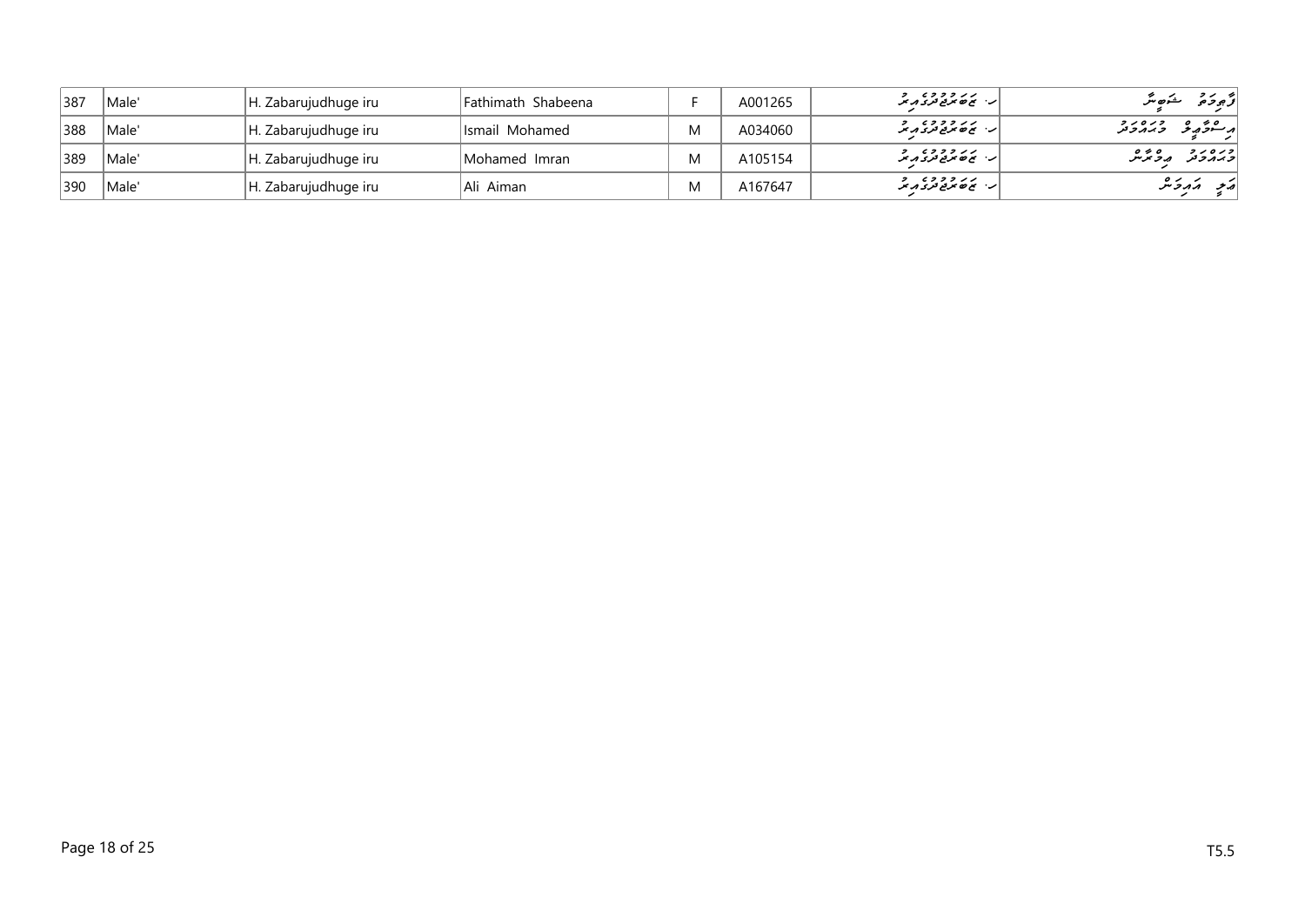## *w7qAn8m?sCw7mRo>u;wEw7mRw;sBo<*

| ' مرمر | 'يئرىثر: |
|--------|----------|
|        |          |
|        |          |
|        |          |

## *w7q9r@w7m>sCw7qHtFoFw7s;mAm=q7w7qHtFoFw7s;*

| يئرمىش: | $^{\circ}$<br>. سر سر<br>$\cdot$ | $\circ$ $\sim$<br>-- | يئرمثر |
|---------|----------------------------------|----------------------|--------|
|         |                                  |                      |        |
|         |                                  |                      |        |
|         |                                  |                      |        |

| $\frac{2}{n}$ | $^{\circ}$ | $\frac{2}{n}$ | $^{\circ}$<br>سرسر. |
|---------------|------------|---------------|---------------------|
|               |            |               |                     |
|               |            |               |                     |
|               |            |               |                     |

| ىرتىر: | 。<br>سر سر | .,<br>مرسر |
|--------|------------|------------|
|        |            |            |
|        |            |            |
|        |            |            |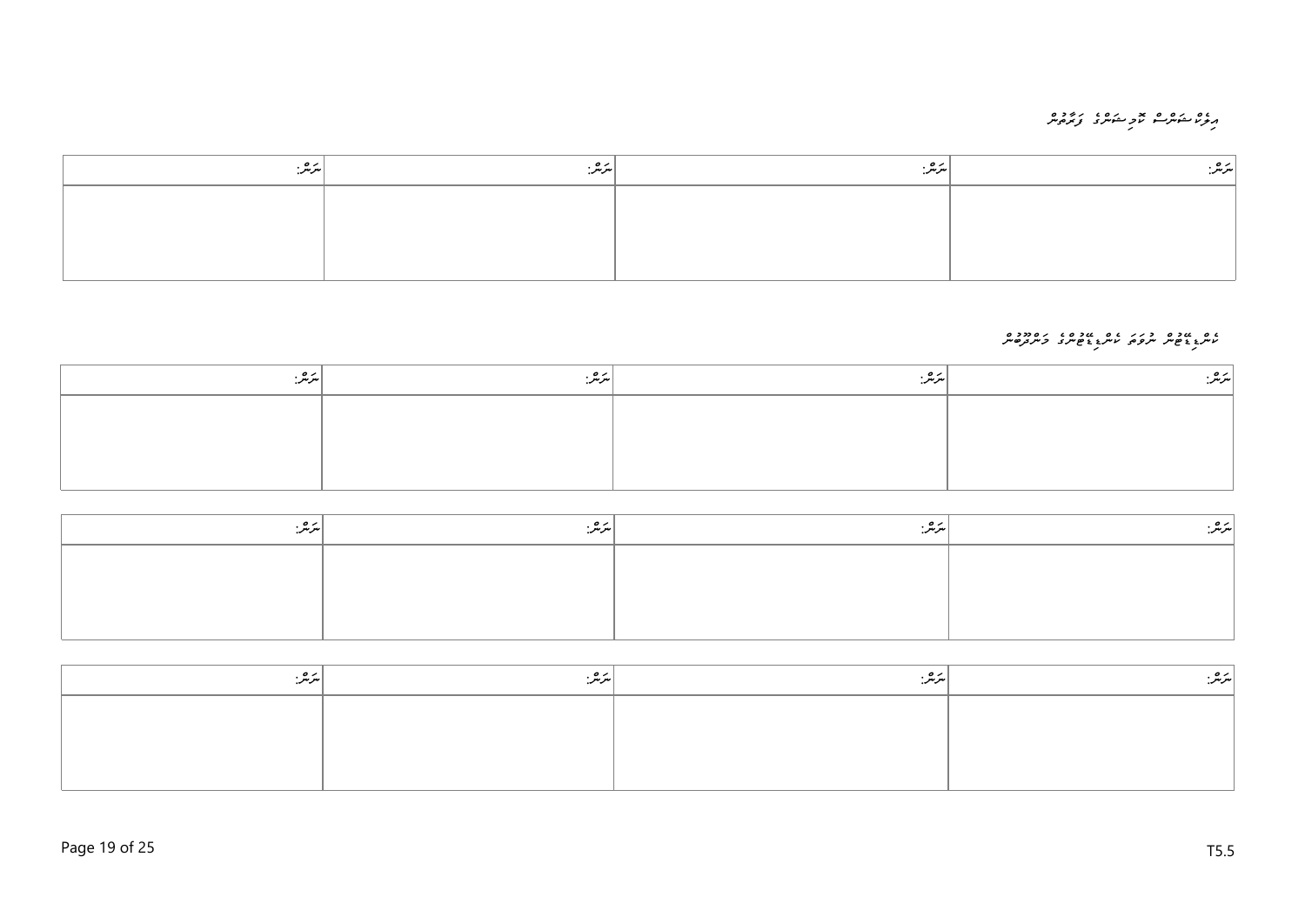| ىزىتر: | $\cdot$ | ىئرىتر: |  |
|--------|---------|---------|--|
|        |         |         |  |
|        |         |         |  |
|        |         |         |  |

| <sup>.</sup> سرسر. |  |
|--------------------|--|
|                    |  |
|                    |  |
|                    |  |

| ىرتىر: | $\sim$ | ا بر هه. | لىرىش |
|--------|--------|----------|-------|
|        |        |          |       |
|        |        |          |       |
|        |        |          |       |

| 。<br>مرس. | $\overline{\phantom{a}}$<br>مر سر | يتريثر |
|-----------|-----------------------------------|--------|
|           |                                   |        |
|           |                                   |        |
|           |                                   |        |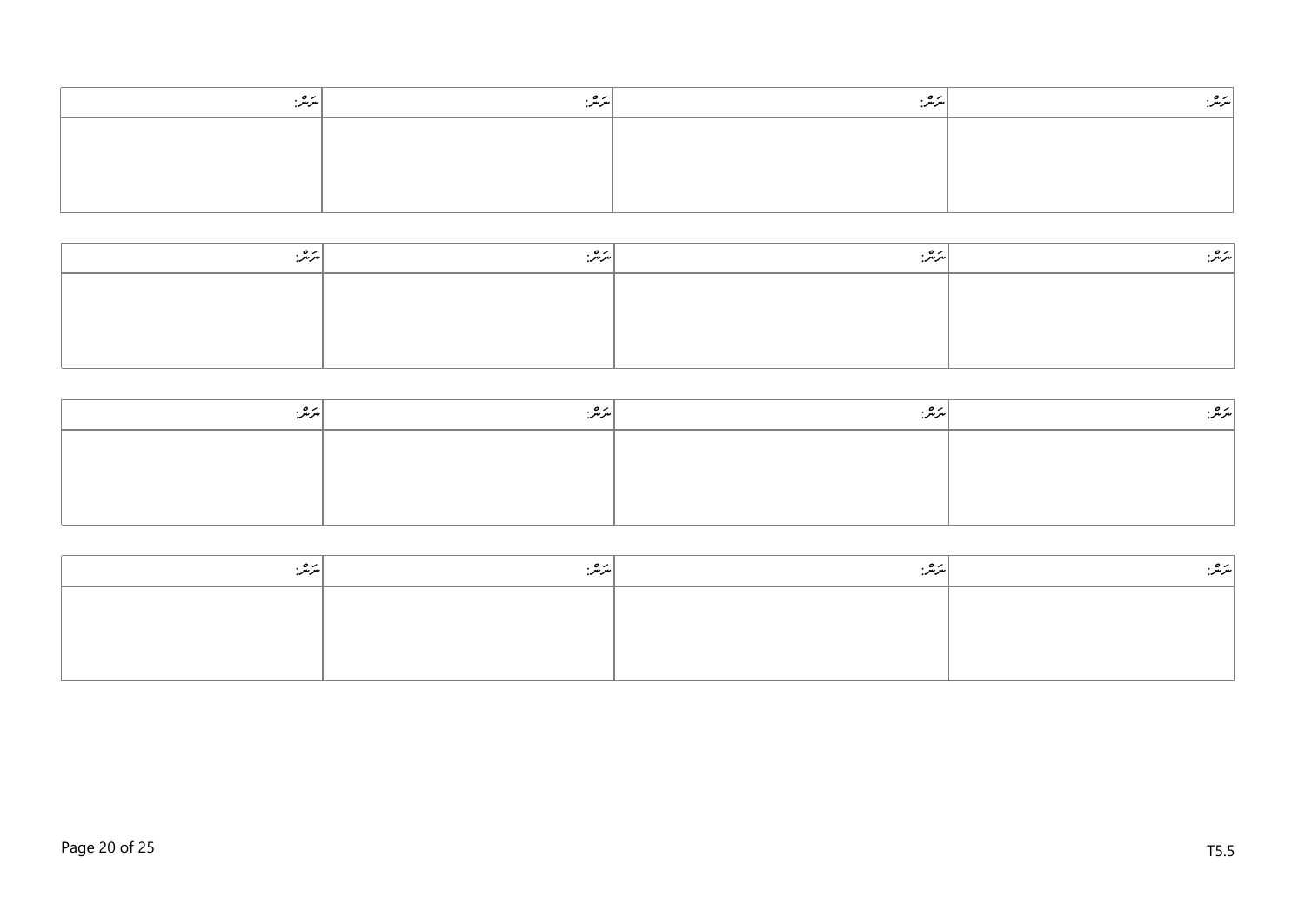| ير هو . | $\overline{\phantom{a}}$ | يرمر | اير هنه. |
|---------|--------------------------|------|----------|
|         |                          |      |          |
|         |                          |      |          |
|         |                          |      |          |

| ىر تىر: | $\circ$ $\sim$<br>" سرسر . | يترمير | o . |
|---------|----------------------------|--------|-----|
|         |                            |        |     |
|         |                            |        |     |
|         |                            |        |     |

| 'تترنثر: | ر ه |  |
|----------|-----|--|
|          |     |  |
|          |     |  |
|          |     |  |

|  | . ه |
|--|-----|
|  |     |
|  |     |
|  |     |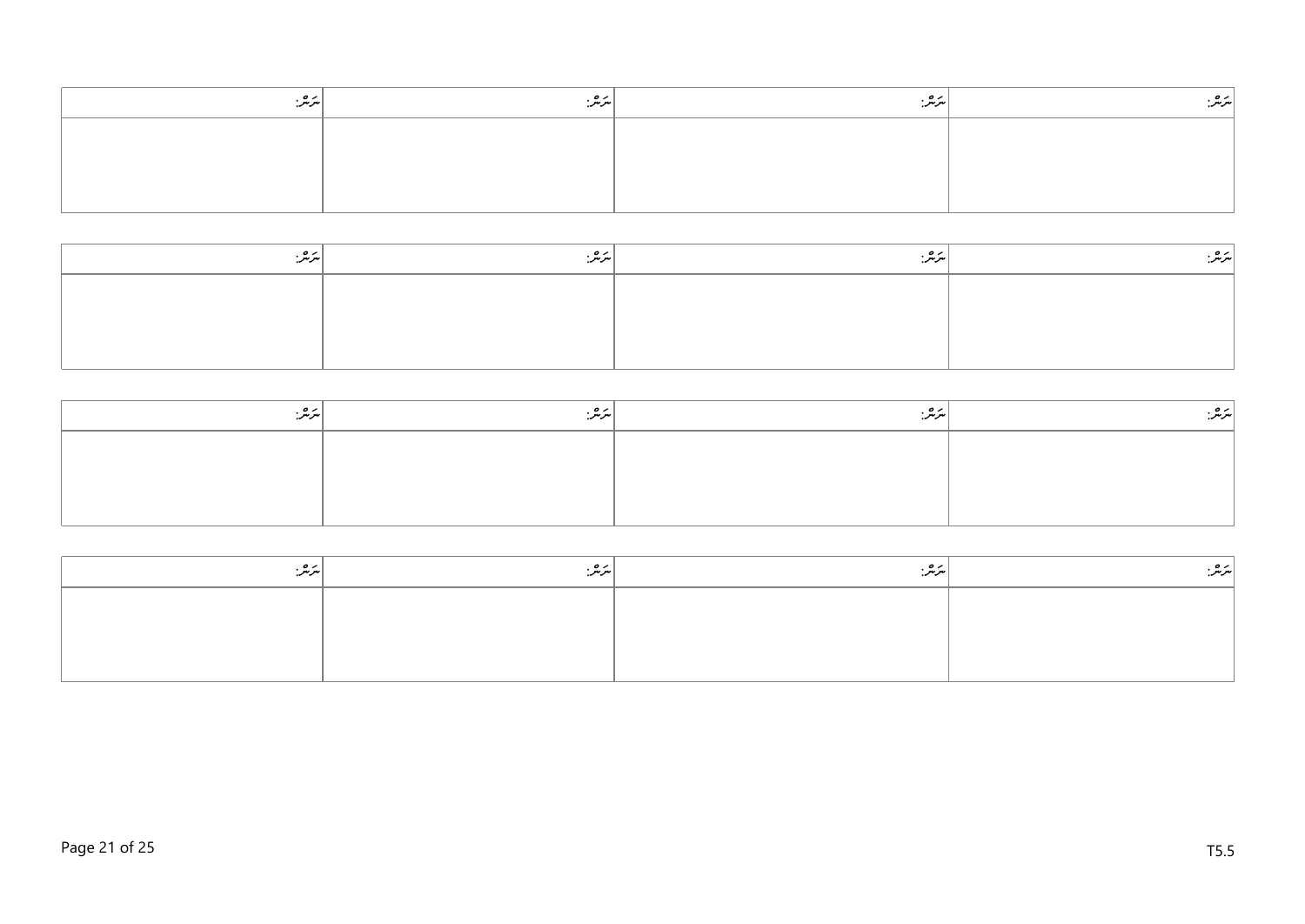| ير هو . | $\overline{\phantom{a}}$ | يرمر | اير هنه. |
|---------|--------------------------|------|----------|
|         |                          |      |          |
|         |                          |      |          |
|         |                          |      |          |

| ىر تىر: | $\circ$ $\sim$<br>" سرسر . | يترمير | o . |
|---------|----------------------------|--------|-----|
|         |                            |        |     |
|         |                            |        |     |
|         |                            |        |     |

| 'تترنثر: | ر ه |  |
|----------|-----|--|
|          |     |  |
|          |     |  |
|          |     |  |

|  | . ه |
|--|-----|
|  |     |
|  |     |
|  |     |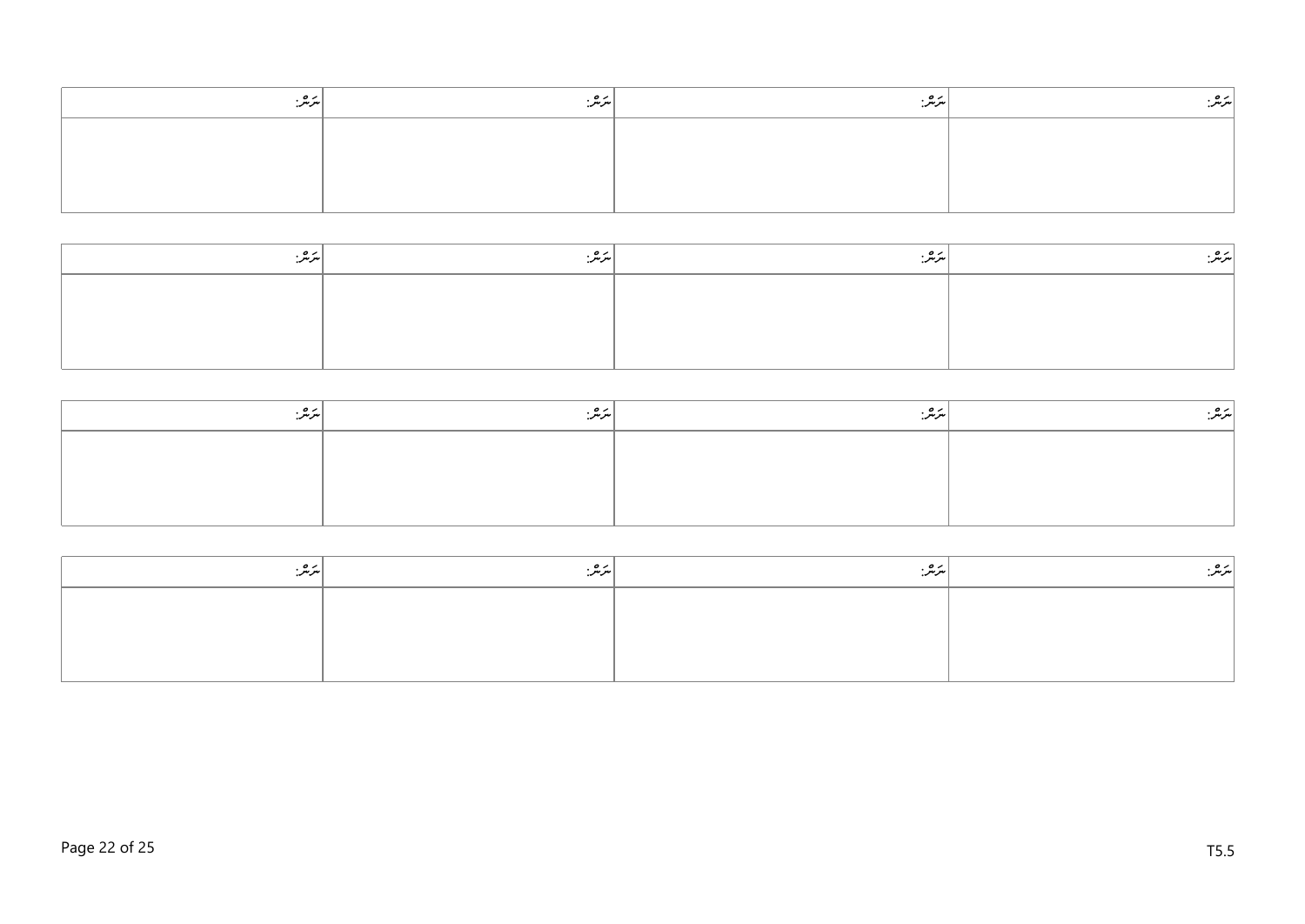| $\cdot$ | 。 | $\frac{\circ}{\cdot}$ | $\sim$<br>سرسر |
|---------|---|-----------------------|----------------|
|         |   |                       |                |
|         |   |                       |                |
|         |   |                       |                |

| ايرعر: | ر ه<br>. . |  |
|--------|------------|--|
|        |            |  |
|        |            |  |
|        |            |  |

| بر ه | . ه | $\sim$<br>سرسر |  |
|------|-----|----------------|--|
|      |     |                |  |
|      |     |                |  |
|      |     |                |  |

| 。<br>. س | ىرىىر |  |
|----------|-------|--|
|          |       |  |
|          |       |  |
|          |       |  |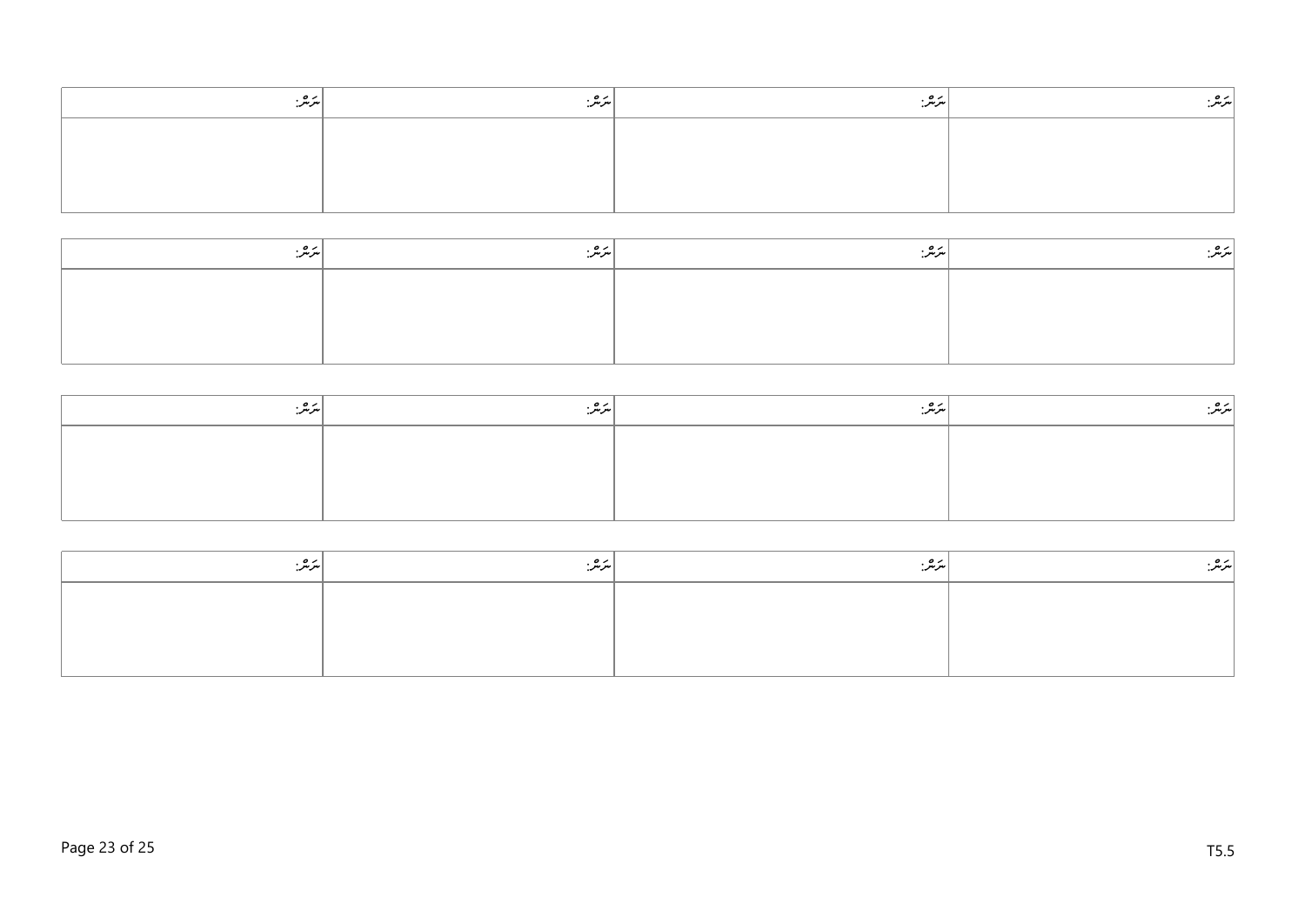| ير هو . | $\overline{\phantom{a}}$ | يرمر | اير هنه. |
|---------|--------------------------|------|----------|
|         |                          |      |          |
|         |                          |      |          |
|         |                          |      |          |

| ىر تىر: | $\circ$ $\sim$<br>" سرسر . | يترمير | o . |
|---------|----------------------------|--------|-----|
|         |                            |        |     |
|         |                            |        |     |
|         |                            |        |     |

| الترنثر: | ' مرتكز: | الترنثر: | .,<br>سرس. |
|----------|----------|----------|------------|
|          |          |          |            |
|          |          |          |            |
|          |          |          |            |

|  | . ه |
|--|-----|
|  |     |
|  |     |
|  |     |